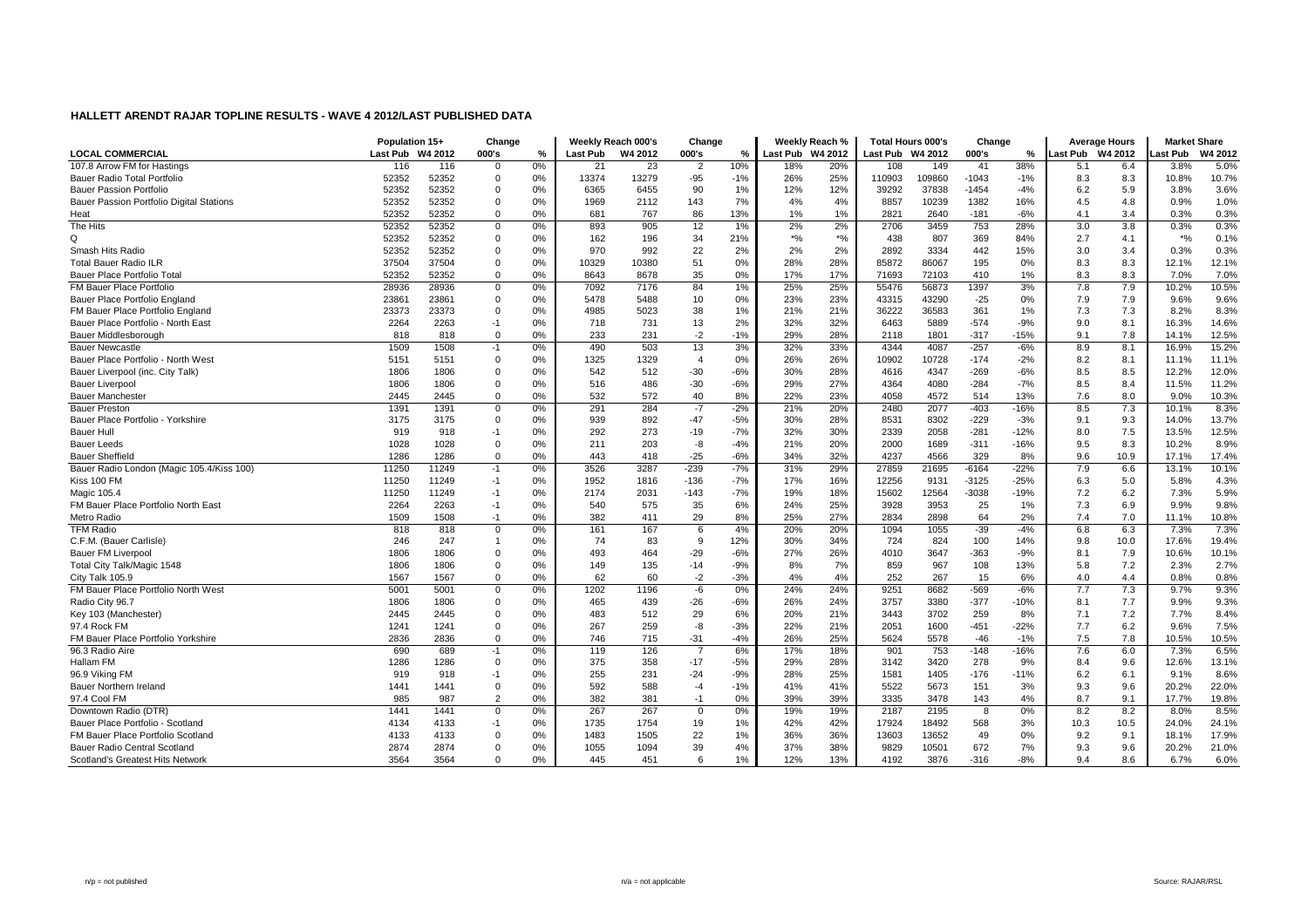|                                                        | Population 15+ |         | Change         |       |          | Weekly Reach 000's | Change         |        |                  | Weekly Reach % |          | <b>Total Hours 000's</b> | Change  |        |                 | <b>Average Hours</b> | <b>Market Share</b> |         |
|--------------------------------------------------------|----------------|---------|----------------|-------|----------|--------------------|----------------|--------|------------------|----------------|----------|--------------------------|---------|--------|-----------------|----------------------|---------------------|---------|
| <b>LOCAL COMMERCIAL</b>                                | Last Pub       | W4 2012 | 000's          | %     | Last Pub | W4 2012            | 000's          | %      | Last Pub W4 2012 |                | Last Pub | W4 2012                  | 000's   | %      | ast Pub W4 2012 |                      | ast Pub             | W4 2012 |
| <b>Bauer Glasgow</b>                                   | 1853           | 1854    |                | 0%    | 685      | 722                | 37             | 5%     | 37%              | 39%            | 6186     | 6805                     | 619     | 10%    | 9.0             | 9.4                  | 19.3%               | 20.8%   |
| Clyde 1 FM                                             | 1853           | 1854    |                | 0%    | 574      | 624                | 50             | 9%     | 31%              | 34%            | 4445     | 5162                     | 717     | 16%    | 7.7             | 8.3                  | 13.8%               | 15.8%   |
| Clyde 2                                                | 1853           | 1854    |                | 0%    | 230      | 233                | 3              | 1%     | 12%              | 13%            | 1741     | 1643                     | $-98$   | $-6%$  | 7.6             | 7.0                  | 5.4%                | 5.0%    |
| Bauer Edinburgh                                        | 1119           | 1118    | $-1$           | 0%    | 375      | 378                | 3              | 1%     | 33%              | 34%            | 3643     | 3696                     | 53      | 1%     | 9.7             | 9.8                  | 19.9%               | 19.8%   |
| ForthOne                                               | 1119           | 1118    | $-1$           | 0%    | 342      | 346                | 4              | 1%     | 31%              | 31%            | 2930     | 2911                     | $-19$   | $-1%$  | 8.6             | 8.4                  | 16.0%               | 15.6%   |
| Forth <sub>2</sub>                                     | 1119           | 1118    | -1             | 0%    | 73       | 78                 | 5              | 7%     | 7%               | 7%             | 713      | 784                      | 71      | 10%    | 9.8             | 10.0                 | 3.9%                | 4.2%    |
| Moray Firth Radio (Bauer Inverness)                    | 235            | 235     | $\Omega$       | 0%    | 115      | 108                | $-7$           | $-6%$  | 49%              | 46%            | 1396     | 1223                     | $-173$  | $-12%$ | 12.1            | 11.3                 | 26.4%               | 24.0%   |
| Bauer Aberdeen                                         | 321            | 322     |                | 0%    | 152      | 162                | 10             | 7%     | 47%              | 51%            | 1572     | 1739                     | 167     | 11%    | 10.3            | 10.7                 | 23.3%               | 24.8%   |
| Northsound One                                         | 321            | 322     |                | 0%    | 126      | 137                | 11             | 9%     | 39%              | 43%            | 1146     | 1297                     | 151     | 13%    | 9.1             | 9.5                  | 17.0%               | 18.5%   |
| Northsound Two                                         | 321            | 322     | $\overline{1}$ | 0%    | 52       | 55                 | 3              | 6%     | 16%              | 17%            | 426      | 442                      | 16      | 4%     | 8.2             | 8.1                  | 6.3%                | 6.3%    |
| Radio Borders (Bauer Borders)                          | 108            | 107     | $-1$           | $-1%$ | 51       | 51                 | 0              | 0%     | 47%              | 47%            | 627      | 679                      | 52      | 8%     | 12.3            | 13.3                 | 31.5%               | 35.5%   |
| <b>Bauer Dundee</b>                                    | 381            | 381     | $\Omega$       | 0%    | 176      | 173                | $-3$           | $-2%$  | 46%              | 45%            | 2117     | 2031                     | -86     | $-4%$  | 12.0            | 11.7                 | 29.8%               | 26.5%   |
| Tay-FM                                                 | 381            | 381     | $\Omega$       | 0%    | 124      | 130                | 6              | 5%     | 33%              | 34%            | 1127     | 1091                     | $-36$   | -3%    | 9.1             | 8.4                  | 15.9%               | 14.2%   |
| Tay-AM                                                 | 381            | 381     | $\Omega$       | 0%    | 81       | 73                 | -8             | $-10%$ | 21%              | 19%            | 989      | 941                      | $-48$   | $-5%$  | 12.2            | 12.8                 | 13.9%               | 12.3%   |
| West Sound (inc. West FM) (Bauer Southwest Scotland)   | 388            | 389     |                | 0%    | 190      | 178                | $-12$          | $-6%$  | 49%              | 46%            | 1839     | 1665                     | $-174$  | $-9%$  | 9.7             | 9.3                  | 24.6%               | 23.4%   |
| Kerrang! UK                                            | 52352          | 52352   | $\mathbf 0$    | 0%    | 1327     | 1280               | $-47$          | $-4%$  | 3%               | 2%             | 6022     | 5765                     | $-257$  | $-4%$  | 4.5             | 4.5                  | 0.6%                | 0.6%    |
| Kerrang! 105.2                                         | 3567           | 3567    | $\Omega$       | 0%    | 307      | 323                | 16             | 5%     | 9%               | 9%             | 1700     | 1614                     | $-86$   | $-5%$  | 5.5             | 5.0                  | 2.7%                | 2.6%    |
| Kiss UK                                                | 52352          | 52352   | $\Omega$       | 0%    | 4355     | 4264               | $-91$          | $-2%$  | 8%               | 8%             | 23360    | 22676                    | $-684$  | $-3%$  | 5.4             | 5.3                  | 2.3%                | 2.2%    |
| <b>Kiss East</b>                                       | 2098           | 2098    | $\Omega$       | 0%    | 443      | 458                | 15             | 3%     | 21%              | 22%            | 3114     | 3531                     | 417     | 13%    | 7.0             | 7.7                  | 6.8%                | 7.6%    |
| <b>Kiss West</b>                                       | 2414           | 2415    | $\mathbf{1}$   | 0%    | 501      | 471                | $-30$          | $-6%$  | 21%              | 20%            | 3146     | 2807                     | $-339$  | $-11%$ | 6.3             | 6.0                  | 6.5%                | 5.7%    |
| Magic UK                                               | 52352          | 52352   | $\Omega$       | 0%    | 3797     | 3727               | $-70$          | $-2%$  | 7%               | 7%             | 26220    | 24404                    | $-1816$ | $-7%$  | 6.9             | 6.5                  | 2.6%                | 2.4%    |
| Magic Network - North                                  | 10553          | 10553   | $\mathbf 0$    | 0%    | 711      | 671                | $-40$          | $-6%$  | 7%               | 6%             | 7092     | 6706                     | $-386$  | $-5%$  | 10.0            | 10.0                 | 3.6%                | 3.4%    |
| Magic Network - North East                             | 2264           | 2263    | $-1$           | 0%    | 251      | 217                | $-34$          | $-14%$ | 11%              | 10%            | 2535     | 1936                     | $-599$  | $-24%$ | 10.1            | 8.9                  | 6.4%                | 4.8%    |
| Magic 1152 (Newcastle)                                 | 1509           | 1508    | $-1$           | 0%    | 164      | 131                | $-33$          | $-20%$ | 11%              | 9%             | 1511     | 1190                     | $-321$  | $-21%$ | 9.2             | 9.1                  | 5.9%                | 4.4%    |
| Magic 1170 (Teesside)                                  | 818            | 818     | 0              | 0%    | 88       | 87                 | $-1$           | $-1%$  | 11%              | 11%            | 1024     | 746                      | $-278$  | $-27%$ | 11.7            | 8.6                  | 6.8%                | 5.2%    |
| Magic Network - North West                             | 5115           | 5115    | $\mathbf 0$    | 0%    | 188      | 197                | 9              | 5%     | 4%               | 4%             | 1650     | 2046                     | 396     | 24%    | 8.8             | 10.4                 | 1.7%                | 2.1%    |
| Magic 1548 (Liverpool)                                 | 1806           | 1806    | $\Omega$       | 0%    | 89       | 77                 | $-12$          | $-13%$ | 5%               | 4%             | 607      | 700                      | 93      | 15%    | 6.8             | 9.1                  | 1.6%                | 1.9%    |
| Magic 1152 (Manchester)                                | 2445           | 2445    | $\Omega$       | 0%    | 69       | 88                 | 19             | 28%    | 3%               | 4%             | 615      | 869                      | 254     | 41%    | 8.9             | 9.9                  | 1.4%                | 2.0%    |
| Magic 999 (Preston)                                    | 1106           | 1106    | $\Omega$       | 0%    | 30       | 32                 | $\overline{2}$ | 7%     | 3%               | 3%             | 429      | 477                      | 48      | 11%    | 14.3            | 14.8                 | 2.2%                | 2.4%    |
| Magic Network - Yorkshire                              | 3175           | 3175    | $\Omega$       | 0%    | 272      | 257                | $-15$          | $-6%$  | 9%               | 8%             | 2907     | 2724                     | $-183$  | $-6%$  | 10.7            | 10.6                 | 4.8%                | 4.5%    |
| Magic 828 (Leeds)                                      | 1028           | 1028    | $\Omega$       | 0%    | 113      | 98                 | $-15$          | $-13%$ | 11%              | 9%             | 1099     | 936                      | $-163$  | $-15%$ | 9.7             | 9.6                  | 5.6%                | 5.0%    |
| Magic AM (Sheffield)                                   | 1286           | 1286    | $\Omega$       | 0%    | 102      | 94                 | -8             | $-8%$  | 8%               | 7%             | 1095     | 1145                     | 50      | 5%     | 10.7            | 12.2                 | 4.4%                | 4.4%    |
| Magic 1161 (Hull)                                      | 919            | 918     | $-1$           | 0%    | 59       | 68                 | 9              | 15%    | 6%               | 7%             | 759      | 653                      | $-106$  | $-14%$ | 12.9            | 9.6                  | 4.4%                | 4.0%    |
| Wave 105 FM (Bauer South Coast)                        | 1777           | 1777    | $\mathbf 0$    | 0%    | 350      | 344                | -6             | $-2%$  | 20%              | 19%            | 4034     | 3890                     | $-144$  | $-4%$  | 11.5            | 11.3                 | 10.2%               | 9.9%    |
| Triple Broadcast Co Group                              | 1441           | 1441    | $\mathbf 0$    | 0%    | 66       | 68                 | $\overline{2}$ | 3%     | 5%               | 5%             | 379      | 409                      | 30      | 8%     | 5.8             | 6.0                  | 1.2%                | 1.3%    |
| <b>Total Fire Radio</b>                                | 1305           | 1305    | $\mathbf 0$    | 0%    | 45       | 49                 | $\overline{4}$ | 9%     | 3%               | 4%             | 222      | 284                      | 62      | 28%    | 5.0             | 5.9                  | 0.8%                | 1.0%    |
| Fire Radio                                             | 293            | 293     | $\Omega$       | 0%    | 40       | 41                 | $\overline{1}$ | 3%     | 14%              | 14%            | 196      | 234                      | 38      | 19%    | 4.9             | 5.7                  | 2.9%                | 3.5%    |
| Fire Radio South Coast                                 | 1012           | 1011    | $-1$           | 0%    | 5        | $\overline{7}$     | $\overline{2}$ | 40%    | $*$ %            | 1%             | 26       | 51                       | 25      | 96%    | 5.2             | 6.9                  | 0.1%                | 0.2%    |
| Nova Radio - Weston (was Star Radio in North Somerset) | 136            | 136     | $\Omega$       | 0%    | 21       | 20                 | $-1$           | $-5%$  | 15%              | 15%            | 157      | 125                      | $-32$   | -20%   | 7.5             | 6.3                  | 4.9%                | 3.9%    |
| <b>Total Celador Radio</b>                             | 2876           | 3121    | 245            | 9%    | 436      | 473                | 37             | 8%     | 15%              | 15%            | 3344     | 3501                     | 157     | 5%     | 7.7             | 7.4                  | 5.4%                | 5.2%    |
| Celador Radio South                                    | 1714           | 1853    | 139            | 8%    | 245      | 252                | $\overline{7}$ | 3%     | 14%              | 14%            | 1825     | 1752                     | $-73$   | $-4%$  | 7.5             | 7.0                  | 4.8%                | 4.3%    |
| The Breeze (East and West)                             | 980            | 1119    | 139            | 14%   | 42       | 57                 | 15             | 36%    | 4%               | 5%             | 342      | 320                      | $-22$   | $-6%$  | 8.2             | 5.6                  | 1.7%                | 1.4%    |
| Jack FM South Coast (Was The Coast)                    | 1708           | 1708    | $\Omega$       | 0%    | 211      | 205                | -6             | $-3%$  | 12%              | 12%            | 1483     | 1431                     | $-52$   | $-4%$  | 7.0             | 7.0                  | 3.9%                | 3.8%    |
| Celador Radio South West                               | 928            | 1033    | 105            | 11%   | 138      | 173                | 35             | 25%    | 15%              | 17%            | 1177     | 1385                     | 208     | 18%    | 8.5             | 8.0                  | 6.3%                | 6.3%    |
| The Breeze (South West) (North)                        | 711            | 817     | 106            | 15%   | 26       | 49                 | 23             | 88%    | 4%               | 6%             | 210      | 394                      | 184     | 88%    | 8.0             | 8.0                  | 1.5%                | 2.4%    |
| The Breeze South West (South) (was Midwest Radio)      | 169            | 168     | $-1$           | $-1%$ | 35       | 31                 | $-4$           | $-11%$ | 20%              | 18%            | 461      | 415                      | $-46$   | $-10%$ | 13.3            | 13.5                 | 11.2%               | 10.1%   |
| 106 JACKfm (Bristol) (was Original 106)                | 623            | 655     | 32             | 5%    | 92       | 109                | 17             | 18%    | 15%              | 17%            | 462      | 673                      | 211     | 46%    | 5.0             | 6.2                  | 3.7%                | 5.0%    |
| Kestrel FM (North and South)                           | 234            | 234     | $\Omega$       | 0%    | 51       | 52                 | $\overline{1}$ | 2%     | 22%              | 22%            | 363      | 397                      | 34      | 9%     | 7.2             | 7.6                  | 7.3%                | 8.3%    |
| KESTREL FM - was Delta Radio                           | 95             | 96      |                | 1%    | 19       | 19                 | $\Omega$       | 0%     | 20%              | 20%            | 153      | 165                      | 12      | 8%     | 7.9             | 8.7                  | 7.1%                | 7.4%    |
| <b>Kestrel FM</b>                                      | 139            | 138     | $-1$           | $-1%$ | 31       | 33                 | $\overline{2}$ | 6%     | 23%              | 24%            | 210      | 232                      | 22      | 10%    | 6.7             | 6.9                  | 7.5%                | 9.0%    |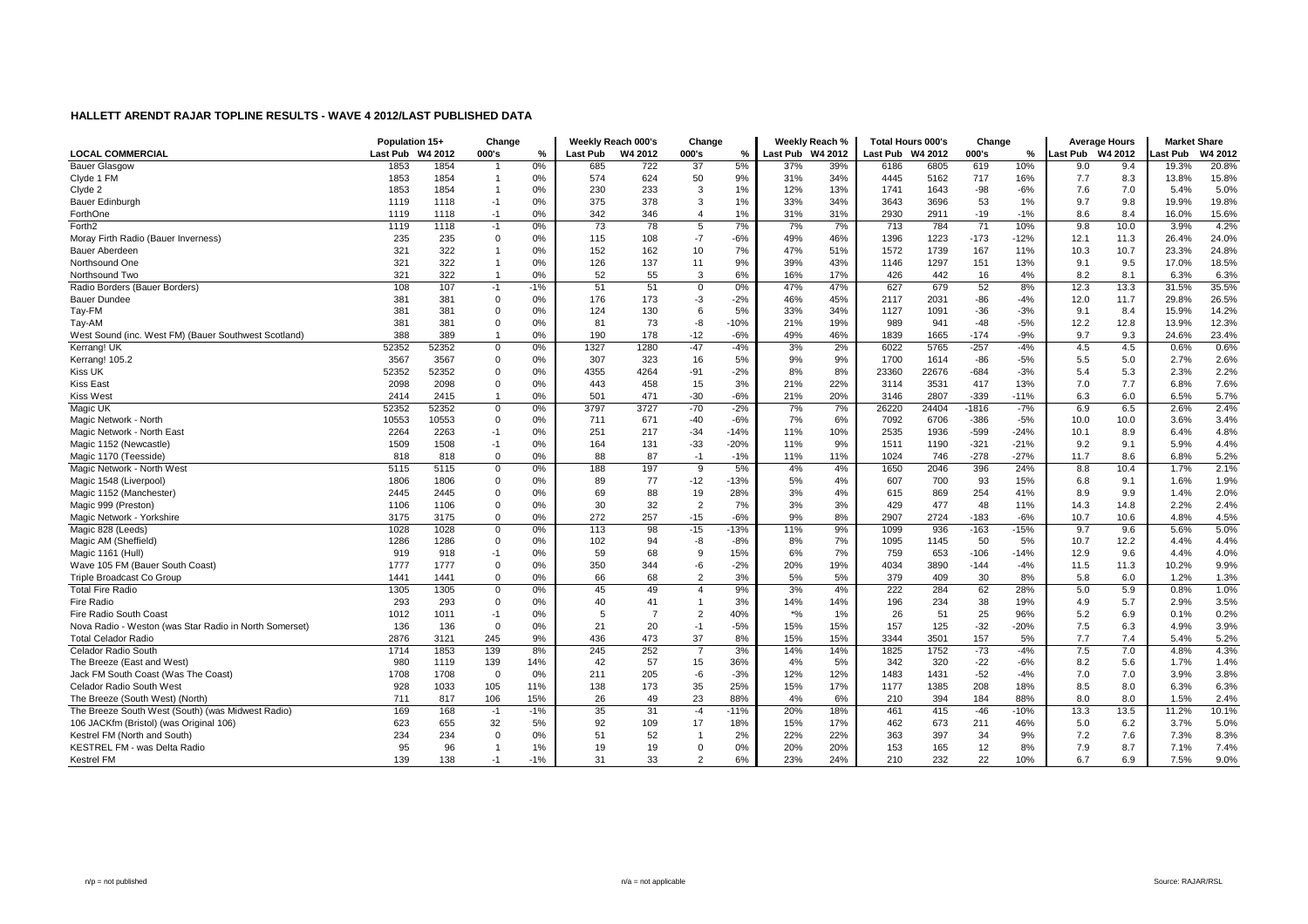|                                              | Population 15+   |       | Change      |        |                 | Weekly Reach 000's | Change         |        |                  | Weeklv Reach % | <b>Total Hours 000's</b> |         | Change         |        |                 | <b>Average Hours</b> | <b>Market Share</b> |         |
|----------------------------------------------|------------------|-------|-------------|--------|-----------------|--------------------|----------------|--------|------------------|----------------|--------------------------|---------|----------------|--------|-----------------|----------------------|---------------------|---------|
| <b>LOCAL COMMERCIAL</b>                      | Last Pub W4 2012 |       | 000's       | $\%$   | <b>Last Pub</b> | W4 2012            | 000's          | %      | Last Pub W4 2012 |                | Last Pub                 | W4 2012 | 000's          | %      | <b>Last Pub</b> | W4 2012              | ast Pub             | W4 2012 |
| <b>Central FM</b>                            | 208              | 207   | -1          | 0%     | 53              | 60                 |                | 13%    | 26%              | 29%            | 298                      | 309     | 11             | 4%     | 5.6             | 5.2                  | 8.1%                | 8.6%    |
| <b>Total Cheshire Radio</b>                  | 364              | 364   | $\Omega$    | 0%     | 48              | 56                 | 8              | 17%    | 13%              | 15%            | 334                      | 344     | 10             | 3%     | 6.9             | 6.2                  | 4.5%                | 4.7%    |
| Cheshire's Silk 106.9                        | 179              | 180   |             | 1%     | 17              | 18                 | -1             | 6%     | 9%               | 10%            | 78                       | 114     | 36             | 46%    | 4.7             | 6.5                  | 2.3%                | 3.4%    |
| Chester's Dee 106.3                          | 184              | 184   | 0           | 0%     | 32              | 38                 | 6              | 19%    | 17%              | 21%            | 256                      | 230     | $-26$          | $-10%$ | 8.1             | 6.1                  | 6.3%                | 5.9%    |
| <b>Total CN Radio</b>                        | 839              | 839   | $\Omega$    | 0%     | 237             | 227                | $-10$          | $-4%$  | 28%              | 27%            | 1618                     | 1599    | $-19$          | $-1%$  | 6.8             | 7.1                  | 9.5%                | 9.5%    |
| The Bay                                      | 285              | 286   |             | 0%     | 101             | 94                 | $-7$           | $-7%$  | 35%              | 33%            | 827                      | 842     | 15             | 2%     | 8.2             | 8.9                  | 13.6%               | 13.8%   |
| Citybeat 96.7/102.5FM                        | 554              | 554   | $\Omega$    | 0%     | 126             | 112                | $-14$          | $-11%$ | 23%              | 20%            | 777                      | 599     | $-178$         | -23%   | 6.2             | 5.4                  | 7.4%                | 5.7%    |
| Lakeland Radio                               | 50               | 50    | $\Omega$    | 0%     | 14              | 14                 | $\mathbf 0$    | 0%     | 29%              | 28%            | 114                      | 111     | $-3$           | $-3%$  | 7.9             | 7.7                  | 10.0%               | 9.9%    |
| Connect FM (was Connect FM and Lite 106.8FM) | 416              | 416   | $\mathbf 0$ | 0%     | 38              | 44                 | 6              | 16%    | 9%               | 11%            | 238                      | 309     | 71             | 30%    | 6.3             | 7.1                  | 3.2%                | 3.7%    |
| Radio Exe 107.3 FM (was Exeter FM)           | 297              | 196   | $-101$      | $-34%$ | 25              | 21                 | $-4$           | $-16%$ | 8%               | 11%            | 183                      | 176     | $-7$           | $-4%$  | 7.4             | 8.3                  | 2.8%                | 4.0%    |
| 3FM                                          | 71               | 72    |             | 1%     | 27              | 27                 | 0              | 0%     | 38%              | 38%            | 268                      | 270     | 2              | 1%     | 10.0            | 10.0                 | 16.1%               | 16.1%   |
| Total Global Radio (UK)                      | 52352            | 52352 | $\mathbf 0$ | 0%     | 19195           | 19257              | 62             | 0%     | 37%              | 37%            | 161234                   | 61391   | 157            | 0%     | 8.4             | 8.4                  | 15.7%               | 15.7%   |
| Total Choice (UK)                            | 52352            | 52352 | $\Omega$    | 0%     | 701             | 748                | 47             | 7%     | 1%               | 1%             | 3140                     | 3413    | 273            | 9%     | 4.5             | 4.6                  | 0.3%                | 0.3%    |
| Choice FM London                             | 11250            | 11249 | $-1$        | 0%     | 508             | 568                | 60             | 12%    | 5%               | 5%             | 2465                     | 2929    | 464            | 19%    | 4.9             | 5.2                  | 1.2%                | 1.4%    |
| Classic FM                                   | 52352            | 52352 | $\Omega$    | 0%     | 5450            | 5370               | $-80$          | $-1%$  | 10%              | 10%            | 35689                    | 37462   | 1773           | 5%     | 6.5             | 7.0                  | 3.5%                | 3.6%    |
| Capital Network (UK)                         | 52352            | 52352 | $\mathbf 0$ | 0%     | 6855            | 6838               | $-17$          | 0%     | 13%              | 13%            | 40439                    | 40380   | $-59$          | 0%     | 5.9             | 5.9                  | 3.9%                | 3.9%    |
| Gold Network (UK)                            | 52352            | 52352 | $\mathbf 0$ | 0%     | 1461            | 1417               | $-44$          | $-3%$  | 3%               | 3%             | 13051                    | 12903   | $-148$         | $-1%$  | 8.9             | 9.1                  | 1.3%                | 1.3%    |
| Heart Network (UK)                           | 52352            | 52352 | 0           | 0%     | 7338            | 7361               | 23             | 0%     | 14%              | 14%            | 52862                    | 51018   | $-1844$        | $-3%$  | 7.2             | 6.9                  | 5.1%                | 5.0%    |
| Total LBC (UK)                               | 52352            | 52352 | $\mathbf 0$ | 0%     | 1189            | 1283               | 94             | 8%     | 2%               | 2%             | 11763                    | 12516   | 753            | 6%     | 9.9             | 9.8                  | 1.1%                | 1.2%    |
| Total XFM (UK)                               | 52352            | 52352 | $\mathbf 0$ | 0%     | 894             | 864                | $-30$          | $-3%$  | 2%               | 2%             | 4336                     | 4751    | 415            | 10%    | 4.9             | 5.5                  | 0.4%                | 0.5%    |
| Global Radio London (ILR)                    | 11250            | 11249 | $-1$        | 0%     | 4445            | 4479               | 34             | 1%     | 40%              | 40%            | 39299                    | 38043   | $-1256$        | $-3%$  | 8.8             | 8.5                  | 18.5%               | 17.7%   |
| Global Radio (ILR)                           | 43040            | 42983 | -57         | 0%     | 13417           | 13353              | $-64$          | 0%     | 31%              | 31%            | 111863                   | 110243  | $-1620$        | $-1%$  | 8.3             | 8.3                  | 13.4%               | 13.2%   |
| Capital Network (ILR)                        | 30585            | 30584 | $-1$        | 0%     | 5895            | 5808               | $-87$          | $-1%$  | 19%              | 19%            | 36019                    | 35479   | $-540$         | $-1%$  | 6.1             | 6.1                  | 6.3%                | 6.2%    |
| Capital Birmingham                           | 2134             | 2134  | $\Omega$    | 0%     | 421             | 397                | $-24$          | $-6%$  | 20%              | 19%            | 2518                     | 2172    | $-346$         | $-14%$ | 6.0             | 5.5                  | 7.0%                | 6.0%    |
| <b>Capital East Midlands</b>                 | 1973             | 1973  | $\Omega$    | 0%     | 480             | 496                | 16             | 3%     | 24%              | 25%            | 3872                     | 3940    | 68             | 2%     | 8.1             | 7.9                  | 9.7%                | 10.0%   |
| Capital London                               | 11250            | 11249 | $-1$        | 0%     | 1999            | 1983               | $-16$          | $-1%$  | 18%              | 18%            | 11351                    | 10379   | $-972$         | $-9%$  | 5.7             | 5.2                  | 5.3%                | 4.8%    |
| Capital Manchester                           | 2864             | 2864  | $\Omega$    | 0%     | 516             | 463                | $-53$          | $-10%$ | 18%              | 16%            | 2922                     | 2643    | $-279$         | $-10%$ | 5.7             | 5.7                  | 5.6%                | 5.2%    |
| Capital North East                           | 2240             | 2239  | $-1$        | 0%     | 491             | 498                | $\overline{7}$ | 1%     | 22%              | 22%            | 3252                     | 3319    | 67             | 2%     | 6.6             | 6.7                  | 8.3%                | 8.4%    |
| Capital Scotland                             | 2756             | 2755  | -1          | 0%     | 476             | 468                | -8             | $-2%$  | 17%              | 17%            | 3039                     | 2822    | $-217$         | -7%    | 6.4             | 6.0                  | 6.5%                | 6.0%    |
| <b>Capital South Coast</b>                   | 1796             | 1796  | $\Omega$    | 0%     | 164             | 193                | 29             | 18%    | 9%               | 11%            | 926                      | 1228    | 302            | 33%    | 5.7             | 6.4                  | 2.3%                | 3.1%    |
| Capital South Wales                          | 1003             | 1003  | $\mathbf 0$ | 0%     | 236             | 230                | -6             | $-3%$  | 24%              | 23%            | 1345                     | 1278    | $-67$          | $-5%$  | 5.7             | 5.6                  | 6.5%                | 6.5%    |
| Capital Yorkshire                            | 4570             | 4569  | -1          | 0%     | 1100            | 1090               | $-10$          | $-1%$  | 24%              | 24%            | 8013                     | 7500    | $-513$         | $-6%$  | 7.3             | 6.9                  | 9.2%                | 8.6%    |
| Gold Network (ILR)                           | 29414            | 29414 | $\mathbf 0$ | 0%     | 1136            | 1064               | $-72$          | $-6%$  | 4%               | 4%             | 10412                    | 10040   | $-372$         | $-4%$  | 9.2             | 9.4                  | 1.8%                | 1.7%    |
| Gold Cambridgeshire                          | 850              | 850   | 0           | 0%     | 49              | 46                 | $-3$           | $-6%$  | 6%               | 5%             | 799                      | 468     | $-331$         | $-41%$ | 16.4            | 10.1                 | 4.5%                | 2.6%    |
| Gold Devon                                   | 1033             | 1033  | $\Omega$    | 0%     | 31              | 36                 | 5              | 16%    | 3%               | 3%             | 301                      | 301     | $\overline{0}$ | 0%     | 9.7             | 8.5                  | 1.3%                | 1.3%    |
| Gold East Anglia                             | 1220             | 1220  | $\Omega$    | 0%     | 74              | 63                 | $-11$          | -15%   | 6%               | 5%             | 634                      | 445     | $-189$         | -30%   | 8.6             | 7.1                  | 2.3%                | 1.6%    |
| <b>Gold East Midlands</b>                    | 1973             | 1973  | $\Omega$    | 0%     | 65              | 62                 | $-3$           | $-5%$  | 3%               | 3%             | 807                      | 891     | 84             | 10%    | 12.5            | 14.3                 | 2.0%                | 2.3%    |
| <b>Gold Essex</b>                            | 1361             | 1361  | $\Omega$    | 0%     | 59              | 56                 | $-3$           | $-5%$  | 4%               | 4%             | 535                      | 795     | 260            | 49%    | 9.1             | 14.3                 | 1.8%                | 2.6%    |
| <b>Gold Four Counties</b>                    | 2018             | 2019  |             | 0%     | 85              | 75                 | $-10$          | $-12%$ | 4%               | 4%             | 808                      | 763     | $-45$          | $-6%$  | 9.5             | 10.2                 | 2.0%                | 1.9%    |
| Gold Kent                                    | 1192             | 1191  | $-1$        | 0%     | 58              | 62                 | $\overline{4}$ | 7%     | 5%               | 5%             | 447                      | 692     | 245            | 55%    | 7.7             | 11.2                 | 1.5%                | 2.4%    |
| Gold London                                  | 11250            | 11249 | $-1$        | 0%     | 353             | 298                | $-55$          | $-16%$ | 3%               | 3%             | 2550                     | 2236    | $-314$         | $-12%$ | 7.2             | 7.5                  | 1.2%                | 1.0%    |
| <b>Gold Manchester</b>                       | 2864             | 2864  | $\mathbf 0$ | 0%     | 116             | 102                | $-14$          | $-12%$ | 4%               | 4%             | 744                      | 813     | 69             | 9%     | 6.4             | 8.0                  | 1.4%                | 1.6%    |
| Gold North West & Wales                      | 998              | 999   |             | 0%     | 28              | 23                 | $-5$           | $-18%$ | 3%               | 2%             | 319                      | 281     | $-38$          | $-12%$ | 11.6            | 12.4                 | 1.4%                | 1.3%    |
| <b>Gold Solent</b>                           | 1796             | 1796  | $\mathbf 0$ | 0%     | 66              | 64                 | $-2$           | $-3%$  | 4%               | 4%             | 586                      | 660     | 74             | 13%    | 8.9             | 10.4                 | 1.5%                | 1.7%    |
| <b>Gold South Wales</b>                      | 1003             | 1003  | $\Omega$    | 0%     | 76              | 75                 | $-1$           | $-1%$  | 8%               | 8%             | 926                      | 757     | $-169$         | $-18%$ | 12.2            | 10.1                 | 4.5%                | 3.9%    |
| <b>Gold Sussex</b>                           | 1372             | 1373  |             | 0%     | 70              | 62                 | -8             | $-11%$ | 5%               | 5%             | 955                      | 620     | $-335$         | $-35%$ | 13.7            | 10.0                 | 3.1%                | 1.9%    |
| <b>Gold Thames Valley</b>                    | 1438             | 1439  | $\mathbf 1$ | 0%     | 36              | 41                 | 5              | 14%    | 3%               | 3%             | 280                      | 254     | $-26$          | $-9%$  | 7.7             | 6.2                  | 1.0%                | 0.9%    |
| <b>Gold West Country</b>                     | 2195             | 2195  | $\Omega$    | 0%     | 112             | 105                | $-7$           | $-6%$  | 5%               | 5%             | 1226                     | 1223    | -3             | 0%     | 10.9            | 11.6                 | 2.6%                | 2.6%    |
| Heart Network (ILR)                          | 29541            | 27579 | $-1962$     | $-7%$  | 6658            | 6562               | $-96$          | $-1%$  | 23%              | 24%            | 49112                    | 47313   | $-1799$        | $-4%$  | 7.4             | 7.2                  | 8.3%                | 8.6%    |
| <b>Heart Cambridgeshire</b>                  | 850              | 850   | $\Omega$    | 0%     | 235             | 257                | 22             | 9%     | 28%              | 30%            | 1769                     | 1924    | 155            | 9%     | 7.5             | 7.5                  | 9.9%                | 10.7%   |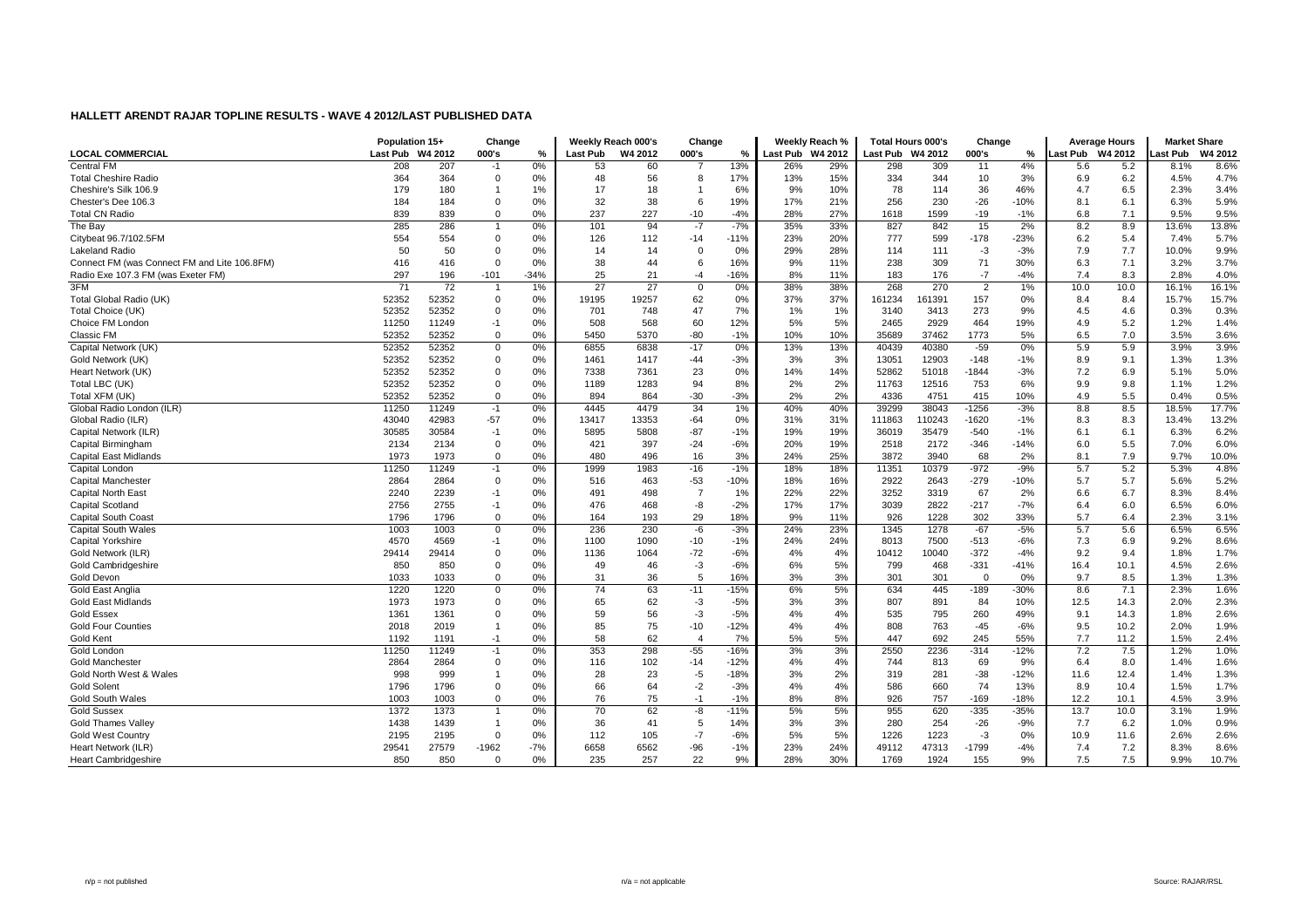|                                      | Population 15+  |         | Change         |       |                 | Weekly Reach 000's | Change         |        |                  | Weekly Reach % |                  | <b>Total Hours 000's</b> | Change         |        |                  | <b>Average Hours</b> | <b>Market Share</b> |         |
|--------------------------------------|-----------------|---------|----------------|-------|-----------------|--------------------|----------------|--------|------------------|----------------|------------------|--------------------------|----------------|--------|------------------|----------------------|---------------------|---------|
| <b>LOCAL COMMERCIAL</b>              | <b>Last Pub</b> | W4 2012 | 000's          | %     | <b>Last Pub</b> | W4 2012            | 000's          | %      | Last Pub W4 2012 |                | Last Pub W4 2012 |                          | 000's          | ℅      | Last Pub W4 2012 |                      | ast Pub             | W4 2012 |
| Heart East Anglia                    | 1220            | 1220    | 0              | 0%    | 305             | 313                | 8              | 3%     | 25%              | 26%            | 2301             | 2422                     | 121            | 5%     | 7.5              | 7.7                  | 8.3%                | 8.8%    |
| <b>Heart Essex</b>                   | 1361            | 1361    | $\mathbf 0$    | 0%    | 415             | 458                | 43             | 10%    | 30%              | 34%            | 3262             | 3973                     | 711            | 22%    | 7.9              | 8.7                  | 10.7%               | 12.9%   |
| <b>Heart Four Counties</b>           | 2018            | 2019    |                | 0%    | 555             | 577                | 22             | 4%     | 27%              | 29%            | 4092             | 4265                     | 173            | 4%     | 7.4              | 7.4                  | 10.4%               | 10.7%   |
| <b>Heart Kent</b>                    | 1192            | 1191    | $-1$           | 0%    | 365             | 356                | $-9$           | $-2%$  | 31%              | 30%            | 3455             | 2781                     | $-674$         | $-20%$ | 9.5              | 7.8                  | 11.8%               | 9.5%    |
| <b>Heart London</b>                  | 11250           | 11249   | $-1$           | 0%    | 1826            | 1707               | $-119$         | $-7%$  | 16%              | 15%            | 9351             | 9097                     | $-254$         | $-3%$  | 5.1              | 5.3                  | 4.4%                | 4.2%    |
| Heart North West and Wales           | 999             | 998     | $-1$           | 0%    | 255             | 244                | $-11$          | $-4%$  | 26%              | 24%            | 1947             | 1974                     | 27             | $1\%$  | 7.6              | 8.1                  | 8.6%                | 9.1%    |
| <b>Heart Solent</b>                  | 1796            | 1796    | $\Omega$       | 0%    | 341             | 292                | $-49$          | $-14%$ | 19%              | 16%            | 2555             | 1934                     | $-621$         | $-24%$ | 7.5              | 6.6                  | 6.3%                | 4.9%    |
| <b>Heart South West</b>              | n/p             | 1438    | n/a            | n/a   | n/p             | 394                | n/a            | n/a    | n/p              | 27%            | n/p              | 3208                     | n/a            | n/a    | n/p              | 8.1                  | n/p                 | 9.8%    |
| <b>Heart Sussex</b>                  | 1372            | 1373    |                | 0%    | 386             | 402                | 16             | 4%     | 28%              | 29%            | 3921             | 3687                     | $-234$         | $-6%$  | 10.2             | 9.2                  | 12.6%               | 11.5%   |
| <b>Heart Thames Valley</b>           | 1438            | 1439    | $\overline{1}$ | 0%    | 388             | 387                | $-1$           | 0%     | 27%              | 27%            | 2689             | 2756                     | 67             | 2%     | 6.9              | 7.1                  | 9.8%                | 9.9%    |
| <b>Heart West Country</b>            | 2195            | 2195    | $\mathbf 0$    | 0%    | 643             | 643                | $\mathbf 0$    | 0%     | 29%              | 29%            | 5033             | 5047                     | 14             | 0%     | 7.8              | 7.9                  | 10.9%               | 10.6%   |
| <b>Heart West Midlands</b>           | 3601            | 3600    | $-1$           | 0%    | 690             | 701                | 11             | 2%     | 19%              | 19%            | 4758             | 4556                     | $-202$         | $-4%$  | 6.9              | 6.5                  | 7.4%                | 7.2%    |
| LBC (ILR)                            | 11250           | 11249   | $-1$           | 0%    | 1167            | 1124               | $-43$          | $-4%$  | 10%              | 10%            | 11966            | 10779                    | $-1187$        | $-10%$ | 10.3             | 9.6                  | 5.6%                | 5.0%    |
| LBC 97.3                             | 11250           | 11249   | $-1$           | 0%    | 927             | 902                | $-25$          | $-3%$  | 8%               | 8%             | 9475             | 9160                     | $-315$         | $-3%$  | 10.2             | 10.2                 | 4.5%                | 4.3%    |
| LBC News 1152                        | 11250           | 11249   | $-1$           | 0%    | 439             | 411                | $-28$          | $-6%$  | 4%               | 4%             | 2492             | 1619                     | $-873$         | $-35%$ | 5.7              | 3.9                  | 1.2%                | 0.8%    |
| $XFM$ (ILR)                          | 14112           | 14113   | $\overline{1}$ | 0%    | 620             | 611                | $-9$           | $-1%$  | 4%               | 4%             | 2956             | 3189                     | 233            | 8%     | 4.8              | 5.2                  | 1.1%                | 1.2%    |
| <b>XFM London</b>                    | 11250           | 11249   | -1             | 0%    | 372             | 445                | 73             | 20%    | 3%               | 4%             | 1617             | 2624                     | 1007           | 62%    | 4.3              | 5.9                  | 0.8%                | 1.2%    |
| <b>XFM Manchester</b>                | 2864            | 2864    | $\Omega$       | 0%    | 228             | 208                | $-20$          | $-9%$  | 8%               | 7%             | 1226             | 1104                     | $-122$         | $-10%$ | 5.4              | 5.3                  | 2.4%                | 2.2%    |
| <b>IOW Radio</b>                     | 121             | 122     | $\overline{1}$ | 1%    | 38              | 40                 | $\overline{2}$ | 5%     | 31%              | 33%            | 421              | 405                      | $-16$          | $-4%$  | 11.2             | 10.1                 | 14.7%               | 14.2%   |
| Jack fm Swindon (was More Radio)     | n/p             | 197     | n/a            | n/a   | n/p             | $\overline{7}$     | n/a            | n/a    | n/p              | 3%             | n/p              | 69                       | n/a            | n/a    | n/p              | 10.2                 | n/p                 | 1.8%    |
| JACKfm Oxfordshire                   | 506             | 505     | $-1$           | 0%    | 68              | 66                 | $-2$           | $-3%$  | 13%              | 13%            | 493              | 468                      | $-25$          | $-5%$  | 7.3              | 7.0                  | 5.1%                | 4.7%    |
| Glide FM 1079 (was Oxford's FM107.9) | 494             | 495     | $\overline{1}$ | 0%    | 18              | 17                 | $-1$           | $-6%$  | 4%               | 4%             | 68               | 77                       | 9              | 13%    | 3.8              | 4.4                  | 0.7%                | 0.8%    |
| 106 JACKfm (Oxford)                  | 506             | 505     | $-1$           | 0%    | 55              | 54                 | $-1$           | $-2%$  | 11%              | 11%            | 425              | 391                      | $-34$          | $-8%$  | 7.7              | 7.2                  | 4.4%                | 3.9%    |
| Kingdom FM                           | 288             | 287     | $-1$           | 0%    | 83              | 87                 | $\overline{4}$ | 5%     | 29%              | 30%            | 716              | 763                      | 47             | 7%     | 8.6              | 8.8                  | 13.1%               | 13.1%   |
| kmfm Group                           | 1044            | 1043    | $-1$           | 0%    | 159             | 148                | $-11$          | $-7%$  | 15%              | 14%            | 1255             | 1243                     | $-12$          | $-1%$  | 7.9              | 8.4                  | 4.9%                | 5.0%    |
| kmfm East                            | 511             | 511     | $\mathbf 0$    | 0%    | 90              | 80                 | $-10$          | $-11%$ | 18%              | 16%            | 667              | 620                      | $-47$          | $-7%$  | 7.4              | 7.7                  | 5.6%                | 5.2%    |
| kmfm West                            | 532             | 532     | $\Omega$       | 0%    | 69              | 67                 | $-2$           | $-3%$  | 13%              | 13%            | 588              | 623                      | 35             | 6%     | 8.5              | 9.2                  | 4.3%                | 4.7%    |
| Lincs FM Group                       | 2393            | 2393    | $\Omega$       | 0%    | 614             | 658                | 44             | 7%     | 26%              | 27%            | 5467             | 5439                     | $-28$          | $-1%$  | 8.9              | 8.3                  | 11.2%               | 11.2%   |
| <b>Lincs FM 102.2</b>                | 906             | 906     | $\Omega$       | 0%    | 315             | 342                | 27             | 9%     | 35%              | 38%            | 3257             | 3361                     | 104            | 3%     | 10.3             | 9.8                  | 16.2%               | 17.7%   |
| Lincs FM Group Yorkshire             | 1503            | 1503    | $\Omega$       | 0%    | 315             | 321                | 6              | 2%     | 21%              | 21%            | 2516             | 2399                     | $-117$         | $-5%$  | 8.0              | 7.5                  | 8.6%                | 8.1%    |
| Dearne FM                            | 231             | 231     | $\mathbf 0$    | 0%    | 48              | 46                 | $-2$           | $-4%$  | 21%              | 20%            | 360              | 324                      | $-36$          | $-10%$ | 7.5              | 7.0                  | 8.8%                | 7.3%    |
| <b>KCFM 99.8</b>                     | 453             | 454     |                | 0%    | 87              | 93                 | 6              | 7%     | 19%              | 20%            | 619              | 602                      | $-17$          | $-3%$  | 7.1              | 6.5                  | 7.2%                | 7.2%    |
| <b>Ridings FM</b>                    | 298             | 298     | $\Omega$       | 0%    | 48              | 53                 | 5              | 10%    | 16%              | 18%            | 411              | 385                      | $-26$          | $-6%$  | 8.6              | 7.3                  | 6.6%                | 6.2%    |
| Rother FM                            | 206             | 206     | $\mathbf 0$    | 0%    | 36              | 36                 | $\Omega$       | 0%     | 17%              | 17%            | 290              | 306                      | 16             | 6%     | 8.1              | 8.6                  | 7.3%                | 7.5%    |
| <b>Trax FM</b>                       | 363             | 363     | $\Omega$       | 0%    | 98              | 95                 | $-3$           | $-3%$  | 27%              | 26%            | 836              | 782                      | $-54$          | $-6%$  | 8.5              | 8.2                  | 11.6%               | 10.4%   |
| The Local Radio Company Group Total  | 1996            | 1984    | $-12$          | $-1%$ | 514             | 526                | 12             | 2%     | 26%              | 27%            | 4363             | 4327                     | $-36$          | $-1%$  | 8.5              | 8.2                  | 10.8%               | 10.8%   |
| 2BR                                  | 190             | 178     | $-12$          | $-6%$ | 60              | 55                 | -5             | $-8%$  | 31%              | 31%            | 444              | 350                      | $-94$          | $-21%$ | 7.4              | 6.4                  | 14.1%               | 12.7%   |
| <b>Minster FM</b>                    | 313             | 312     | -1             | 0%    | 73              | 71                 | $-2$           | $-3%$  | 23%              | 23%            | 430              | 402                      | $-28$          | $-7%$  | 5.9              | 5.7                  | 6.7%                | 6.4%    |
| <b>Mix 96</b>                        | 121             | 121     | $\Omega$       | 0%    | 39              | 39                 | $\Omega$       | 0%     | 33%              | 32%            | 265              | 270                      | 5              | 2%     | 6.7              | 6.9                  | 9.9%                | 9.7%    |
| Spire FM                             | 115             | 115     | $\Omega$       | 0%    | 45              | 47                 | $\overline{2}$ | 4%     | 39%              | 40%            | 461              | 446                      | $-15$          | $-3%$  | 10.3             | 9.6                  | 18.0%               | 17.5%   |
| Spirit FM                            | 217             | 218     |                | 0%    | 57              | 55                 | $-2$           | $-4%$  | 26%              | 25%            | 559              | 492                      | $-67$          | $-12%$ | 9.8              | 9.0                  | 10.7%               | 9.4%    |
| <b>Star North East</b>               | 382             | 382     | $\mathbf 0$    | 0%    | 47              | 52                 | 5              | 11%    | 12%              | 14%            | 375              | 382                      | $\overline{7}$ | 2%     | 8.0              | 7.3                  | 5.3%                | 5.3%    |
| Star NE - North (was Durham FM)      | 213             | 213     | $\Omega$       | 0%    | 21              | 21                 | $\Omega$       | 0%     | 10%              | 10%            | 139              | 156                      | 17             | 12%    | 6.5              | 7.4                  | 3.7%                | 4.0%    |
| Star NE - South (was Alpha 103.2)    | 168             | 169     |                | 1%    | 26              | 31                 | 5              | 19%    | 15%              | 19%            | 237              | 226                      | $-11$          | $-5%$  | 9.2              | 7.2                  | 7.1%                | 6.8%    |
| 97.2 Stray FM                        | 145             | 145     | $\Omega$       | 0%    | 48              | 50                 | $\overline{2}$ | 4%     | 33%              | 35%            | 357              | 372                      | 15             | 4%     | 7.5              | 7.4                  | 12.0%               | 12.4%   |
| Sun FM                               | 276             | 276     | $\mathbf 0$    | 0%    | 57              | 69                 | 12             | 21%    | 21%              | 25%            | 504              | 612                      | 108            | 21%    | 8.8              | 8.9                  | 10.9%               | 13.2%   |
| Wessex FM                            | 119             | 118     | -1             | $-1%$ | 47              | 45                 | $-2$           | $-4%$  | 39%              | 39%            | 531              | 558                      | 27             | 5%     | 11.4             | 12.3                 | 18.5%               | 19.9%   |
| Yorkshire Coast Radio                | 118             | 118     | $\Omega$       | 0%    | 41              | 43                 | $\overline{2}$ | 5%     | 35%              | 36%            | 436              | 444                      | 8              | 2%     | 10.6             | 10.3                 | 17.0%               | 16.8%   |
| Radio Mansfield 103.2                | 153             | 154     |                | 1%    | 41              | 42                 | $\overline{1}$ | 2%     | 27%              | 27%            | 373              | 365                      | -8             | $-2%$  | 9.0              | 8.8                  | 10.9%               | 10.9%   |
| Manx Radio                           | 71              | 72      |                | 1%    | 36              | 36                 | $\Omega$       | 0%     | 51%              | 50%            | 432              | 413                      | $-19$          | $-4%$  | 12.0             | 11.6                 | 26.0%               | 24.6%   |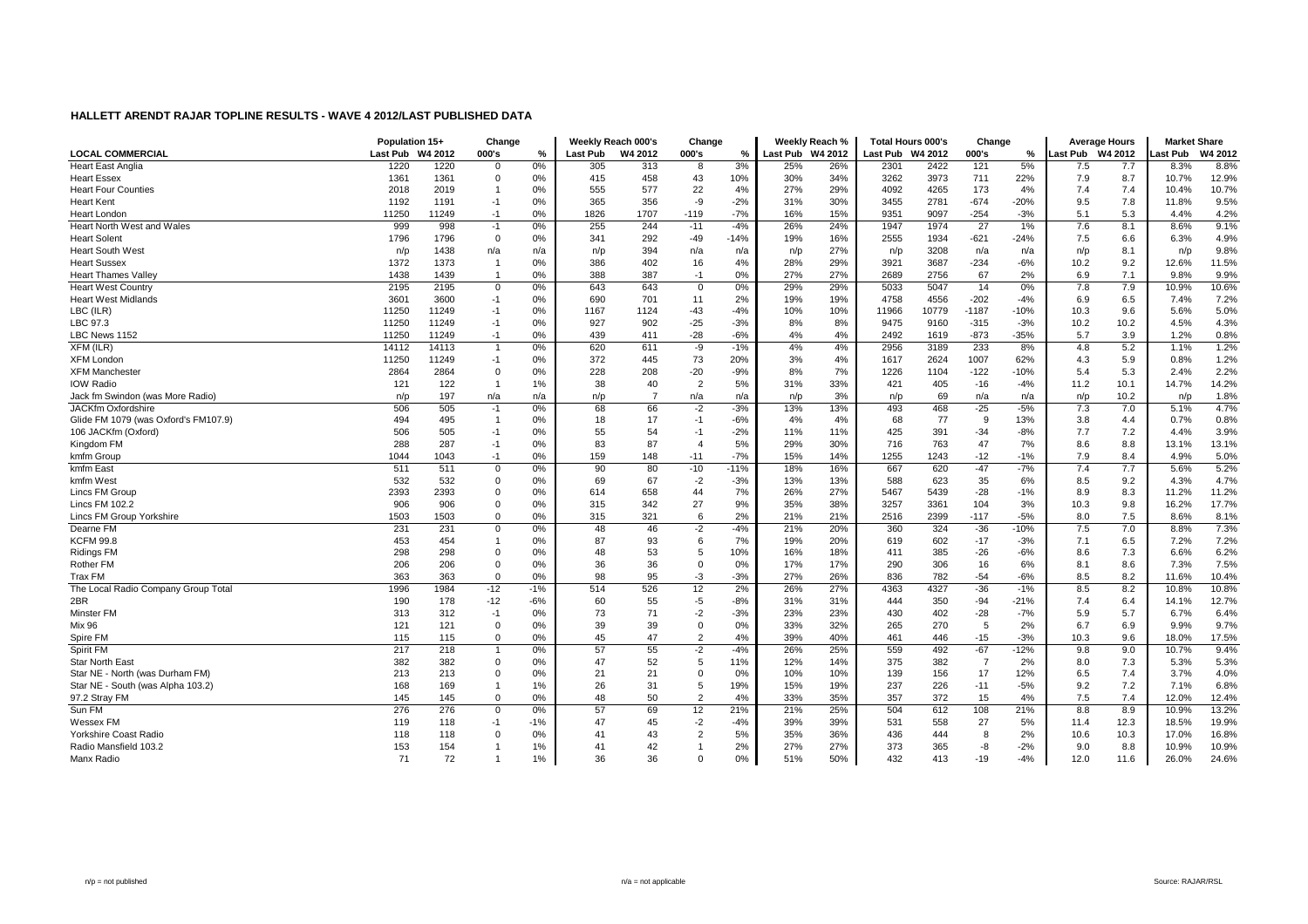|                                                                 | Population 15+   |       | Change         |     |                 | Weekly Reach 000's | Change         |        | Weekly Reach %   |     | <b>Total Hours 000's</b> |       | Change         |        | <b>Average Hours</b> |      | <b>Market Share</b> |         |
|-----------------------------------------------------------------|------------------|-------|----------------|-----|-----------------|--------------------|----------------|--------|------------------|-----|--------------------------|-------|----------------|--------|----------------------|------|---------------------|---------|
| <b>LOCAL COMMERCIAL</b>                                         | Last Pub W4 2012 |       | 000's          | %   | <b>Last Pub</b> | W4 2012            | 000's          | %      | Last Pub W4 2012 |     | Last Pub W4 2012         |       | 000's          | %      | Last Pub W4 2012     |      | ast Pub             | W4 2012 |
| Original 106 (Aberdeen)                                         | 321              | 322   |                | 0%  | 44              | 42                 | $-2$           | $-5%$  | 14%              | 13% | 399                      | 316   | -83            | $-21%$ | 9.1                  | 7.4  | 5.9%                | 4.5%    |
| <b>Total Orion Midlands</b>                                     | 6248             | 6248  | $\Omega$       | 0%  | 1090            | 1118               | 28             | 3%     | 17%              | 18% | 9225                     | 8063  | $-1162$        | $-13%$ | 8.5                  | 7.2  | 7.8%                | 6.9%    |
| Orion Midlands FM                                               | 6248             | 6248  | $\Omega$       | 0%  | 978             | 1007               | 29             | 3%     | 16%              | 16% | 7878                     | 7033  | $-845$         | $-11%$ | 8.1                  | 7.0  | 6.6%                | 6.0%    |
| Gem 106                                                         | 2359             | 2359  | $\Omega$       | 0%  | 392             | 404                | 12             | 3%     | 17%              | 17% | 3108                     | 2771  | $-337$         | $-11%$ | 7.9                  | 6.9  | 6.4%                | 5.8%    |
| Free Radio (West Midlands)                                      | 3981             | 3981  | $\Omega$       | 0%  | 699             | 714                | 15             | 2%     | 18%              | 18% | 6117                     | 5292  | $-825$         | $-13%$ | 8.8                  | 7.4  | 8.5%                | 7.4%    |
| Free Radio FM (West Midlands)                                   | 3981             | 3981  | $\mathbf 0$    | 0%  | 587             | 603                | 16             | 3%     | 15%              | 15% | 4770                     | 4262  | $-508$         | $-11%$ | 8.1                  | 7.1  | 6.6%                | 6.0%    |
| Free Radio 80s (West Midlands)                                  | 3520             | 3520  | $\Omega$       | 0%  | 126             | 132                | 6              | 5%     | 4%               | 4%  | 1347                     | 1030  | $-317$         | $-24%$ | 10.7                 | 7.8  | 2.1%                | 1.7%    |
| Free Radio (Birmingham & Black Country)                         | 2493             | 2493  | $\Omega$       | 0%  | 421             | 416                | $-5$           | $-1%$  | 17%              | 17% | 3596                     | 2734  | $-862$         | $-24%$ | 8.5                  | 6.6  | 8.2%                | 6.2%    |
| Free Radio FM (Birmingham & Black Country) (was BRMB and Beacon | 2493             | 2493  | $\Omega$       | 0%  | 335             | 336                | $\overline{1}$ | 0%     | 13%              | 13% | 2596                     | 2082  | $-514$         | $-20%$ | 7.7                  | 6.2  | 5.9%                | 4.8%    |
| Free Radio 80s (Birmingham & Black Country)                     | 2493             | 2493  | $\mathbf 0$    | 0%  | 93              | 91                 | $-2$           | $-2%$  | 4%               | 4%  | 1000                     | 652   | $-348$         | $-35%$ | 10.8                 | 7.1  | 2.3%                | 1.5%    |
| Free Radio (Coventry & Warwickshire)                            | 668              | 667   | $-1$           | 0%  | 126             | 123                | $-3$           | $-2%$  | 19%              | 18% | 1076                     | 1167  | 91             | 8%     | 8.6                  | 9.5  | 9.0%                | 10.6%   |
| Free Radio FM (Coventry & Warwickshire) (was Mercia)            | 668              | 667   | $-1$           | 0%  | 109             | 101                | -8             | $-7%$  | 16%              | 15% | 794                      | 842   | 48             | 6%     | 7.3                  | 8.3  | 6.6%                | 7.6%    |
| Free Radio 80s (Coventry & Warwickshire)                        | 668              | 667   | $-1$           | 0%  | 21              | 28                 | $\overline{7}$ | 33%    | 3%               | 4%  | 282                      | 325   | 43             | 15%    | 13.4                 | 11.5 | 2.4%                | 2.9%    |
| Free Radio FM (Herefordshire & Worcestershire) (was Wyvern)     | 460              | 461   | $\overline{1}$ | 0%  | 82              | 78                 | $-4$           | $-5%$  | 18%              | 17% | 771                      | 685   | $-86$          | $-11%$ | 9.4                  | 8.7  | 8.5%                | 7.7%    |
| Free Radio (Shropshire)                                         | 359              | 359   | $\mathbf 0$    | 0%  | 88              | 92                 | $\overline{4}$ | 5%     | 24%              | 26% | 858                      | 750   | $-108$         | $-13%$ | 9.8                  | 8.2  | 11.6%               | 10.0%   |
| Free Radio FM (Shropshire) (was Beacon)                         | 359              | 359   | $\Omega$       | 0%  | 78              | 84                 | 6              | 8%     | 22%              | 24% | 793                      | 697   | $-96$          | $-12%$ | 10.1                 | 8.2  | 10.7%               | 9.2%    |
| Free Radio 80s (Shropshire)                                     | 359              | 359   | $\Omega$       | 0%  | 12              | 11                 | $-1$           | $-8%$  | 3%               | 3%  | 65                       | 53    | $-12$          | $-18%$ | 5.4                  | 5.1  | 0.9%                | 0.7%    |
| Palm FM                                                         | 226              | 227   |                | 0%  | 34              | 37                 | 3              | 9%     | 15%              | 16% | 271                      | 261   | $-10$          | $-4%$  | 8.0                  | 7.0  | 5.0%                | 4.7%    |
| Radio Plymouth                                                  | n/p              | 260   | n/a            | n/a | n/a             | 37                 | n/a            | n/a    | n/p              | 14% | n/p                      | 271   | n/a            | n/a    | n/p                  | 7.3  | n/p                 | 4.9%    |
| Premier Christian Radio                                         | 11250            | 11249 | $-1$           | 0%  | 164             | 175                | 11             | 7%     | 1%               | 2%  | 1568                     | 2069  | 501            | 32%    | 9.6                  | 11.8 | 0.7%                | 1.0%    |
| Q Radio Network                                                 | 580              | 581   |                | 0%  | 115             | 115                | $\mathbf 0$    | 0%     | 20%              | 20% | 693                      | 660   | $-33$          | $-5%$  | 6.0                  | 5.8  | 6.5%                | 6.1%    |
| Q100.5 (Was Five FM)                                            | 84               | 84    | $\mathbf 0$    | 0%  | 15              | 13                 | $-2$           | $-13%$ | 18%              | 15% | 103                      | 75    | $-28$          | $-27%$ | 6.8                  | 5.7  | 6.6%                | 5.0%    |
| Q102.9FM/Q97.2FM/Q101.2FM                                       | 299              | 299   | $\Omega$       | 0%  | 80              | 85                 | 5              | 6%     | 27%              | 28% | 478                      | 495   | 17             | 4%     | 6.0                  | 5.8  | 9.5%                | 9.4%    |
| Q106 (was Six FM)                                               | 95               | 95    | $\Omega$       | 0%  | 8               | $\overline{7}$     | $-1$           | $-13%$ | 9%               | 7%  | 73                       | 49    | $-24$          | $-33%$ | 8.6                  | 6.9  | 3.9%                | 2.6%    |
| Q107 (was Seven FM)                                             | 148              | 148   | $\mathbf 0$    | 0%  | 11              | 10                 | $-1$           | $-9%$  | 7%               | 7%  | 40                       | 42    | $\overline{2}$ | 5%     | 3.6                  | 4.3  | 1.3%                | 1.4%    |
| Reading 107 FM                                                  | 238              | 238   | 0              | 0%  | 22              | 18                 | $-4$           | $-18%$ | 9%               | 8%  | 106                      | 97    | -9             | $-8%$  | 4.9                  | 5.4  | 2.5%                | 2.5%    |
| Total Real and Smooth Ltd.                                      | 52352            | 52352 | $\Omega$       | 0%  | 5805            | 5850               | 45             | 1%     | 11%              | 11% | 51082                    | 51339 | 257            | 1%     | 8.8                  | 8.8  | 5.0%                | 5.0%    |
| Real and Smooth Ltd. North West Total                           | 5306             | 5306  | $\Omega$       | 0%  | 1319            | 1273               | -46            | $-3%$  | 25%              | 24% | 11879                    | 11572 | $-307$         | $-3%$  | 9.0                  | 9.1  | 11.7%               | 11.6%   |
| Real and Smooth Ltd. North West Regional                        | 5267             | 5267  | $\Omega$       | 0%  | 1237            | 1177               | $-60$          | $-5%$  | 23%              | 22% | 10423                    | 10244 | $-179$         | $-2%$  | 8.4                  | 8.7  | 10.3%               | 10.4%   |
| Real and Smooth Ltd. North East                                 | 2264             | 2263  | $-1$           | 0%  | 595             | 638                | 43             | 7%     | 26%              | 28% | 4880                     | 4754  | $-126$         | $-3%$  | 8.2                  | 7.5  | 12.3%               | 11.8%   |
| Real and Smooth Ltd. Scotland                                   | 2918             | 2919  | $\mathbf{1}$   | 0%  | 750             | 748                | $-2$           | 0%     | 26%              | 26% | 7546                     | 7222  | $-324$         | $-4%$  | 10.1                 | 9.7  | 15.3%               | 14.3%   |
| <b>Total Real Radio UK</b>                                      | 52352            | 52352 | $\Omega$       | 0%  | 2499            | 2514               | 15             | 1%     | 5%               | 5%  | 21696                    | 20995 | $-701$         | $-3%$  | 8.7                  | 8.4  | 2.1%                | 2.0%    |
| <b>Total Real Radio ILR Network</b>                             | 15607            | 15607 | $\Omega$       | 0%  | 2281            | 2315               | 34             | 1%     | 15%              | 15% | 20616                    | 20050 | $-566$         | $-3%$  | 9.0                  | 8.7  | 7.0%                | 6.9%    |
| Real Radio Brand UK                                             | 52352            | 52352 | $\Omega$       | 0%  | 2340            | 2346               | 6              | 0%     | 4%               | 4%  | 19978                    | 19321 | $-657$         | $-3%$  | 8.5                  | 8.2  | 1.9%                | 1.9%    |
| Real Radio Brand ILR Network                                    | 15569            | 15569 | $\mathbf 0$    | 0%  | 2122            | 2147               | 25             | 1%     | 14%              | 14% | 18898                    | 18375 | $-523$         | $-3%$  | 8.9                  | 8.6  | 6.5%                | 6.3%    |
| Real Radio North East - (was Century Radio)                     | 2264             | 2263  | $-1$           | 0%  | 252             | 279                | 27             | 11%    | 11%              | 12% | 1694                     | 1458  | $-236$         | $-14%$ | 6.7                  | 5.2  | 4.3%                | 3.6%    |
| <b>Total Real Radio North West</b>                              | 5306             | 5306  | $\mathbf 0$    | 0%  | 564             | 544                | $-20$          | $-4%$  | 11%              | 10% | 4722                     | 4639  | $-83$          | $-2%$  | 8.4                  | 8.5  | 4.6%                | 4.7%    |
| Real Radio North West - (was Century Radio)                     | 5267             | 5267  | $\mathbf 0$    | 0%  | 442             | 416                | $-26$          | $-6%$  | 8%               | 8%  | 3266                     | 3312  | 46             | 1%     | 7.4                  | 8.0  | 3.2%                | 3.4%    |
| 106.1 Real XS Manchester (was 106.1 Rock Radio)                 | 2864             | 2864  | $\mathbf 0$    | 0%  | 168             | 153                | $-15$          | $-9%$  | 6%               | 5%  | 1456                     | 1328  | $-128$         | $-9%$  | 8.7                  | 8.7  | 2.8%                | 2.6%    |
| <b>Total Real Radio Scotland</b>                                | 2732             | 2732  | $\mathbf 0$    | 0%  | 582             | 588                | 6              | 1%     | 21%              | 22% | 5331                     | 5157  | $-174$         | $-3%$  | 9.2                  | 8.8  | 11.6%               | 11.0%   |
| Real Radio Scotland                                             | 2732             | 2732  | $\mathbf 0$    | 0%  | 545             | 547                | $\overline{2}$ | 0%     | 20%              | 20% | 5069                     | 4810  | $-259$         | $-5%$  | 9.3                  | 8.8  | 11.0%               | 10.3%   |
| 96.3 Real XS Glasgow (was 96.3 Rock Radio)                      | 822              | 822   | $\Omega$       | 0%  | 63              | 70                 | $\overline{7}$ | 11%    | 8%               | 9%  | 262                      | 347   | 85             | 32%    | 4.2                  | 4.9  | 1.9%                | 2.4%    |
| <b>Real Radio Wales</b>                                         | 2533             | 2533  | $\Omega$       | 0%  | 496             | 510                | 14             | 3%     | 20%              | 20% | 4703                     | 4680  | $-23$          | 0%     | 9.5                  | 9.2  | 8.5%                | 8.8%    |
| Real Radio Wales (North)                                        | 689              | 688   | -1             | 0%  | 61              | 61                 | $\Omega$       | 0%     | 9%               | 9%  | 585                      | 466   | $-119$         | $-20%$ | 9.6                  | 7.7  | 3.8%                | 3.3%    |
| Real Radio Wales (South)                                        | 1844             | 1844  | $\mathbf 0$    | 0%  | 436             | 450                | 14             | 3%     | 24%              | 24% | 4118                     | 4215  | 97             | 2%     | 9.5                  | 9.4  | 10.3%               | 10.9%   |
| Real Radio Yorkshire                                            | 2904             | 2904  | $\Omega$       | 0%  | 396             | 397                | $\overline{1}$ | 0%     | 14%              | 14% | 4302                     | 4165  | $-137$         | $-3%$  | 10.9                 | 10.5 | 8.0%                | 7.7%    |
| <b>Total Smooth Radio UK</b>                                    | 52352            | 52352 | $\mathbf 0$    | 0%  | 3723            | 3774               | 51             | 1%     | 7%               | 7%  | 29387                    | 30344 | 957            | 3%     | 7.9                  | 8.0  | 2.9%                | 3.0%    |
| Smooth Radio Brand UK                                           | 52352            | 52352 | $\mathbf 0$    | 0%  | 3190            | 3276               | 86             | 3%     | 6%               | 6%  | 24538                    | 25361 | 823            | 3%     | 7.7                  | 7.7  | 2.4%                | 2.5%    |
| Smooth Radio Brand ILR Network                                  | 26431            | 26432 | $\overline{1}$ | 0%  | 2671            | 2727               | 56             | 2%     | 10%              | 10% | 21403                    | 21870 | 467            | 2%     | 8.0                  | 8.0  | 4.4%                | 4.5%    |
|                                                                 |                  |       |                |     |                 |                    |                |        |                  |     |                          |       |                |        |                      |      |                     |         |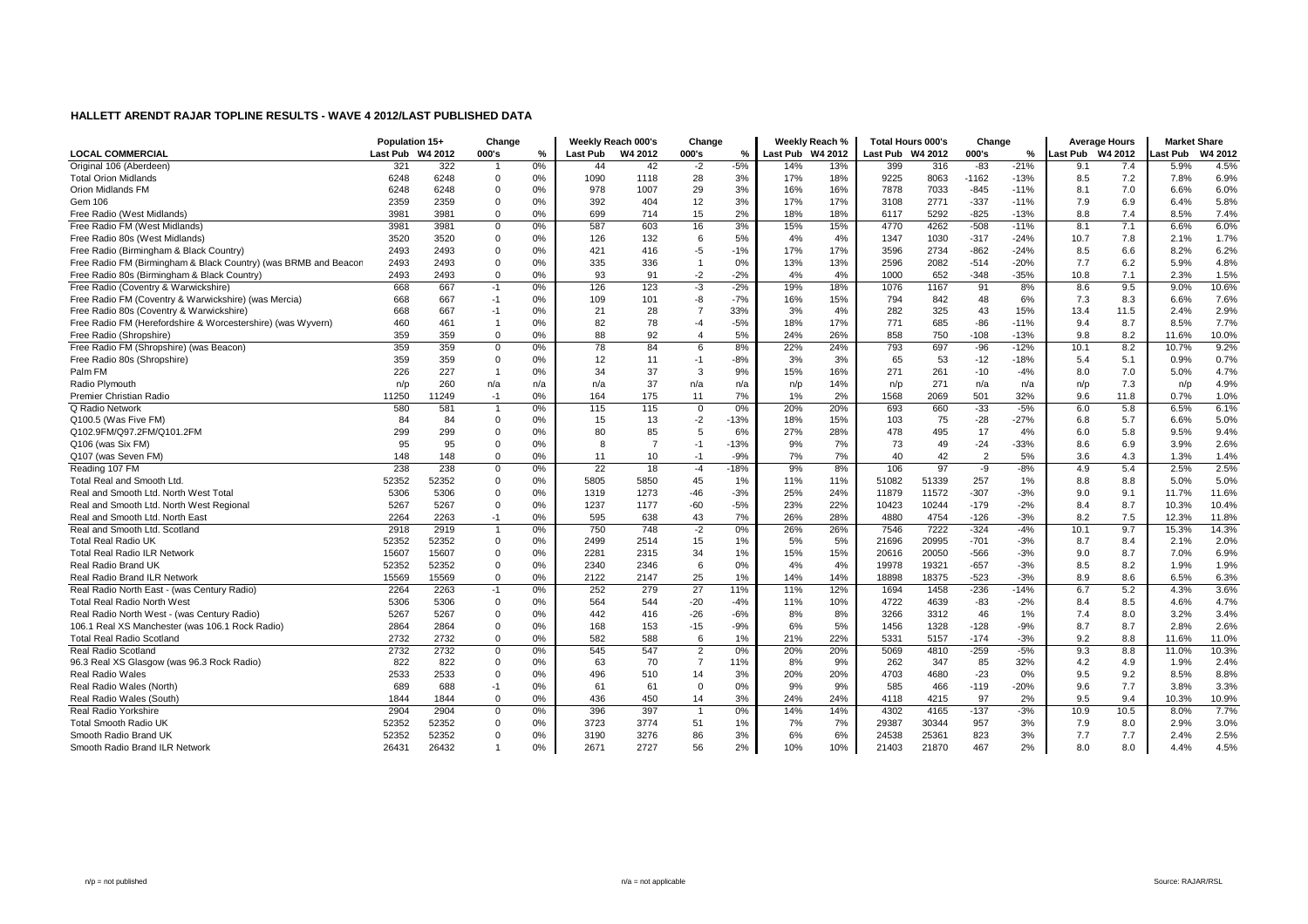|                                                      | Population 15+  |         | Change      |      |          | Weekly Reach 000's | Change         |        |                  | Weekly Reach % | <b>Total Hours 000's</b> |      | Change         |        |                  | <b>Average Hours</b> | <b>Market Share</b> |         |
|------------------------------------------------------|-----------------|---------|-------------|------|----------|--------------------|----------------|--------|------------------|----------------|--------------------------|------|----------------|--------|------------------|----------------------|---------------------|---------|
| <b>LOCAL COMMERCIAL</b>                              | Last Pub        | W4 2012 | 000's       | %    | Last Pub | W4 2012            | 000's          | %      | Last Pub W4 2012 |                | Last Pub W4 2012         |      | 000's          | %      | Last Pub W4 2012 |                      | ast Pub             | W4 2012 |
| Smooth Radio Midlands                                | 5751            | 5752    |             | 0%   | 667      | 692                | 25             | 4%     | 12%              | 12%            | 6551                     | 6377 | $-174$         | $-3%$  | 9.8              | 9.2                  | 6.1%                | 6.0%    |
| Smooth Radio East Midlands                           | 2191            | 2192    |             | 0%   | 295      | 305                | 10             | 3%     | 13%              | 14%            | 2566                     | 2450 | $-116$         | $-5%$  | 8.7              | 8.0                  | 5.8%                | 5.6%    |
| Smooth Radio West Midlands                           | 3601            | 3600    | $-1$        | 0%   | 376      | 389                | 13             | 3%     | 10%              | 11%            | 4007                     | 3976 | $-31$          | $-1%$  | 10.7             | 10.2                 | 6.3%                | 6.3%    |
| Smooth Radio Glasgow                                 | 1901            | 1900    | $-1$        | 0%   | 265      | 260                | $-5$           | $-2%$  | 14%              | 14%            | 2215                     | 2065 | $-150$         | $-7%$  | 8.4              | 7.9                  | 6.7%                | 6.1%    |
| Smooth Radio London                                  | 11250           | 11249   | $-1$        | 0%   | 431      | 514                | 83             | 19%    | 4%               | 5%             | 2991                     | 3548 | 557            | 19%    | 6.9              | 6.9                  | 1.4%                | 1.7%    |
| Smooth Radio North East                              | 2264            | 2263    | $-1$        | 0%   | 410      | 439                | 29             | 7%     | 18%              | 19%            | 3186                     | 3296 | 110            | 3%     | 7.8              | 7.5                  | 8.1%                | 8.2%    |
| Smooth Radio North West                              | 5267            | 5267    | $\Omega$    | 0%   | 907      | 866                | $-41$          | $-5%$  | 17%              | 16%            | 7157                     | 6932 | $-225$         | $-3%$  | 7.9              | 8.0                  | 7.1%                | 7.0%    |
| 96.2 The Revolution                                  | 519             | 518     | $-1$        | 0%   | 41       | 32                 | $-9$           | $-22%$ | 8%               | 6%             | 287                      | 212  | $-75$          | $-26%$ | 7.0              | 6.6                  | 2.8%                | 2.1%    |
| Southend & Chelmsford Radio                          | 489             | 488     | $-1$        | 0%   | 58       | 52                 | -6             | $-10%$ | 12%              | 11%            | 318                      | 324  | 6              | 2%     | 5.5              | 6.2                  | 2.8%                | 2.8%    |
| 107.5 Sovereign Radio                                | 153             | 153     | $\mathbf 0$ | 0%   | 27       | 23                 | $-4$           | $-15%$ | 17%              | 15%            | 158                      | 141  | $-17$          | $-11%$ | 5.9              | 6.1                  | 4.4%                | 4.0%    |
| Sunrise Group National                               | 52352           | 52352   | $\mathbf 0$ | 0%   | 505      | 452                | $-53$          | $-10%$ | 1%               | 1%             | 3988                     | 3413 | $-575$         | $-14%$ | 7.9              | 7.6                  | 0.4%                | 0.3%    |
| Sunrise Group London                                 | 11249           | 11250   |             | 0%   | 361      | 327                | $-34$          | $-9%$  | 3%               | 3%             | 3256                     | 2731 | $-525$         | $-16%$ | 9.0              | 8.3                  | 1.6%                | 1.3%    |
| Buzz Asia 963 & 972AM                                | 11249           | 11250   |             | 0%   | 88       | 88                 | $\mathbf 0$    | 0%     | 1%               | 1%             | 349                      | 323  | $-26$          | $-7%$  | 4.0              | 3.7                  | 0.2%                | 0.2%    |
| Kismat Radio 1035 (Greater London)                   | 11250           | 11249   | $-1$        | 0%   | 81       | 69                 | $-12$          | $-15%$ | 1%               | 1%             | 389                      | 451  | 62             | 16%    | 4.8              | 6.6                  | 0.2%                | 0.2%    |
| Sunrise Radio (Greater London)                       | 11250           | 11249   | $-1$        | 0%   | 282      | 227                | $-55$          | $-20%$ | 3%               | 2%             | 2308                     | 1462 | $-846$         | $-37%$ | 8.2              | 6.5                  | 1.1%                | 0.7%    |
| Sunrise Radio National                               | 52352           | 52352   | $\mathbf 0$ | 0%   | 403      | 361                | $-42$          | $-10%$ | 1%               | 1%             | 2951                     | 2207 | $-744$         | $-25%$ | 7.3              | 6.1                  | 0.3%                | 0.2%    |
| Time FM 106.6                                        | 298             | 298     | $\Omega$    | 0%   | 24       | 27                 | 3              | 13%    | 8%               | 9%             | 89                       | 128  | 39             | 44%    | 3.6              | 4.8                  | 1.6%                | 2.3%    |
| <b>Tindle Radio Group</b>                            | 1161            | 1161    | $\Omega$    | 0%   | 322      | 318                | $-4$           | $-1%$  | 28%              | 27%            | 3054                     | 2972 | $-82$          | $-3%$  | 9.5              | 9.3                  | 11.7%               | 11.3%   |
| Tindle Radio Anglia                                  | 1025            | 1025    | $\Omega$    | 0%   | 244      | 238                | -6             | $-2%$  | 24%              | 23%            | 2154                     | 2043 | $-111$         | $-5%$  | 8.8              | 8.6                  | 9.2%                | 8.7%    |
| THE BEACH                                            | 188             | 188     | $\Omega$    | 0%   | 60       | 60                 | $\mathbf 0$    | 0%     | 32%              | 32%            | 561                      | 578  | 17             | 3%     | 9.4              | 9.7                  | 15.0%               | 14.9%   |
| Dream 100                                            | 144             | 144     | $\Omega$    | 0%   | 46       | 45                 | $-1$           | $-2%$  | 32%              | 31%            | 509                      | 440  | $-69$          | $-14%$ | 11.0             | 9.8                  | 14.6%               | 12.7%   |
| North Norfolk Radio                                  | 93              | 93      | $\Omega$    | 0%   | 20       | 21                 | $\overline{1}$ | 5%     | 22%              | 23%            | 200                      | 244  | 44             | 22%    | 9.9              | 11.4                 | 8.4%                | 10.3%   |
| Norwich 99.9fm                                       | 338             | 338     | $\Omega$    | 0%   | 54       | 52                 | $-2$           | $-4%$  | 16%              | 15%            | 359                      | 341  | $-18$          | $-5%$  | 6.6              | 6.6                  | 4.6%                | 4.3%    |
| Town 102 FM                                          | 283             | 283     | $\Omega$    | 0%   | 64       | 61                 | $-3$           | $-5%$  | 23%              | 21%            | 525                      | 439  | $-86$          | $-16%$ | 8.2              | 7.2                  | 8.2%                | 6.9%    |
| Channel 103 FM                                       | 82              | 82      | $\Omega$    | 0%   | 47       | 48                 | $\overline{1}$ | 2%     | 58%              | 58%            | 529                      | 553  | 24             | 5%     | 11.2             | 11.6                 | 32.1%               | 34.0%   |
| Island FM 104.7                                      | 54              | 54      | $\mathbf 0$ | 0%   | 30       | 32                 | $\overline{2}$ | 7%     | 56%              | 59%            | 372                      | 376  | $\overline{4}$ | 1%     | 12.3             | 11.7                 | 34.8%               | 34.0%   |
| <b>Total Quidem</b>                                  | 1306            | 1306    | $\Omega$    | 0%   | 156      | 156                | $\Omega$       | 0%     | 12%              | 12%            | 1261                     | 1255 | -6             | 0%     | 8.1              | 8.1                  | 5.1%                | 5.1%    |
| Oak FM                                               | 315             | 315     | $\Omega$    | 0%   | 26       | 26                 | $\Omega$       | 0%     | 8%               | 8%             | 160                      | 185  | 25             | 16%    | 6.2              | 7.0                  | 2.6%                | 3.0%    |
| <b>Total Touch Radio Network</b>                     | 991             | 991     | $\Omega$    | 0%   | 130      | 130                | $\Omega$       | 0%     | 13%              | 13%            | 1101                     | 1070 | $-31$          | $-3%$  | 8.5              | 8.3                  | 5.9%                | 5.8%    |
| 107.6 Banbury Sound                                  | 83              | 83      | $\Omega$    | 0%   | 15       | 17                 | $\overline{2}$ | 13%    | 18%              | 20%            | 113                      | 133  | 20             | 18%    | 7.5              | 8.0                  | 7.0%                | 8.1%    |
| Rugby FM                                             | $\overline{72}$ | 73      |             | 1%   | 24       | 24                 | $\Omega$       | 0%     | 33%              | 32%            | 187                      | 215  | 28             | 15%    | 7.8              | 9.2                  | 12.1%               | 13.2%   |
| <b>Touchradio Staffs</b>                             | 250             | 250     | $\Omega$    | 0%   | 27       | 29                 | $\overline{2}$ | 7%     | 11%              | 11%            | 226                      | 232  | 6              | 3%     | 8.3              | 8.1                  | 4.4%                | 4.5%    |
| 96.2FM Touchradio - Coventry                         | 293             | 293     | $\Omega$    | 0%   | 20       | 19                 | $-1$           | $-5%$  | 7%               | 6%             | 115                      | 107  | -8             | $-7%$  | 5.8              | 5.7                  | 2.5%                | 2.4%    |
| 102FM Touchradio - Warks, Worcs, Cotswolds           | 293             | 292     | $-1$        | 0%   | 44       | 42                 | $-2$           | $-5%$  | 15%              | 14%            | 460                      | 383  | $-77$          | $-17%$ | 10.4             | 9.1                  | 7.9%                | 6.9%    |
| Town and Country Broadcasting (South and West Wales) | 1689            | 1689    | $\mathbf 0$ | 0%   | 282      | 295                | 13             | 5%     | 17%              | 17%            | 2446                     | 2385 | $-61$          | $-2%$  | 8.7              | 8.1                  | 6.7%                | 6.7%    |
| 106.3 Bridge FM                                      | 123             | 123     | $\mathbf 0$ | 0%   | 33       | 35                 | $\overline{2}$ | 6%     | 27%              | 28%            | 301                      | 294  | $-7$           | $-2%$  | 9.1              | 8.4                  | 11.4%               | 11.2%   |
| Radio Carmarthenshire and Scarlet FM                 | 128             | 128     | $\Omega$    | 0%   | 42       | 44                 | $\overline{2}$ | 5%     | 33%              | 35%            | 373                      | 374  | $\overline{1}$ | 0%     | 8.9              | 8.4                  | 12.5%               | 12.6%   |
| Radio Ceredigion                                     | 81              | 81      | $\Omega$    | 0%   | 13       | 19                 | 6              | 46%    | 16%              | 23%            | 64                       | 88   | 24             | 38%    | 5.0              | 4.7                  | 3.5%                | 4.7%    |
| <b>Nation Radio</b>                                  | 1428            | 1472    | 44          | 3%   | 138      | 137                | $-1$           | $-1%$  | 10%              | 9%             | 895                      | 769  | $-126$         | $-14%$ | 6.5              | 5.6                  | 3.1%                | 2.6%    |
| Nation 80s (was 102.1 Bay Radio)                     | 459             | 459     | $\mathbf 0$ | 0%   | 39       | 42                 | 3              | 8%     | 8%               | 9%             | 233                      | 259  | 26             | 11%    | 6.0              | 6.1                  | 2.3%                | 2.6%    |
| 102.5 Radio Pembrokeshire                            | 95              | 95      | $\mathbf 0$ | 0%   | 48       | 43                 | $-5$           | $-10%$ | 50%              | 45%            | 558                      | 474  | $-84$          | $-15%$ | 11.7             | 11.1                 | 21.3%               | 18.2%   |
| <b>Total UKRD</b>                                    | 1618            | 1846    | 228         | 14%  | 421      | 432                | 11             | 3%     | 26%              | 23%            | 3701                     | 3527 | $-174$         | $-5%$  | 8.8              | 8.2                  | 10.5%               | 8.9%    |
| 107 The Bee                                          | 182             | 411     | 229         | 126% | 29       | 37                 | 8              | 28%    | 16%              | 9%             | 282                      | 314  | 32             | 11%    | 9.9              | 8.5                  | 9.3%                | 4.6%    |
| Pirate FM                                            | 483             | 483     | $\mathbf 0$ | 0%   | 163      | 153                | $-10$          | $-6%$  | 34%              | 32%            | 1509                     | 1418 | $-91$          | $-6%$  | 9.3              | 9.2                  | 13.0%               | 11.8%   |
| <b>Total Eagle</b>                                   | 526             | 526     | $\Omega$    | 0%   | 148      | 153                | 5              | 3%     | 28%              | 29%            | 1346                     | 1179 | $-167$         | $-12%$ | 9.1              | 7.7                  | 12.5%               | 10.1%   |
| Eagle Extra (formerly County Sound 1566MW)           | 526             | 526     | $\mathbf 0$ | 0%   | 10       | 12                 | $\overline{2}$ | 20%    | 2%               | 2%             | 40                       | 98   | 58             | 145%   | 3.8              | 8.3                  | 0.4%                | 0.8%    |
| 96.4 Eagle Radio                                     | 526             | 526     | $\Omega$    | 0%   | 145      | 145                | $\Omega$       | 0%     | 28%              | 27%            | 1306                     | 1081 | $-225$         | $-17%$ | 9.0              | 7.5                  | 12.1%               | 9.3%    |
| <b>Total UKRD East</b>                               | 427             | 427     | $\Omega$    | 0%   | 80       | 80                 | $\Omega$       | 0%     | 19%              | 19%            | 642                      | 675  | 33             | 5%     | 8.0              | 8.4                  | 7.0%                | 7.0%    |
| <b>KL.FM 96.7</b>                                    | 150             | 150     | $\Omega$    | 0%   | 48       | 50                 | $\overline{2}$ | 4%     | 32%              | 33%            | 411                      | 458  | 47             | 11%    | 8.6              | 9.2                  | 13.0%               | 14.1%   |
| Star Radio in Cambridge                              | 277             | 277     | $\Omega$    | 0%   | 26       | 24                 | $-2$           | $-8%$  | 9%               | 9%             | 212                      | 145  | $-67$          | $-32%$ | 8.1              | 6.0                  | 3.4%                | 2.3%    |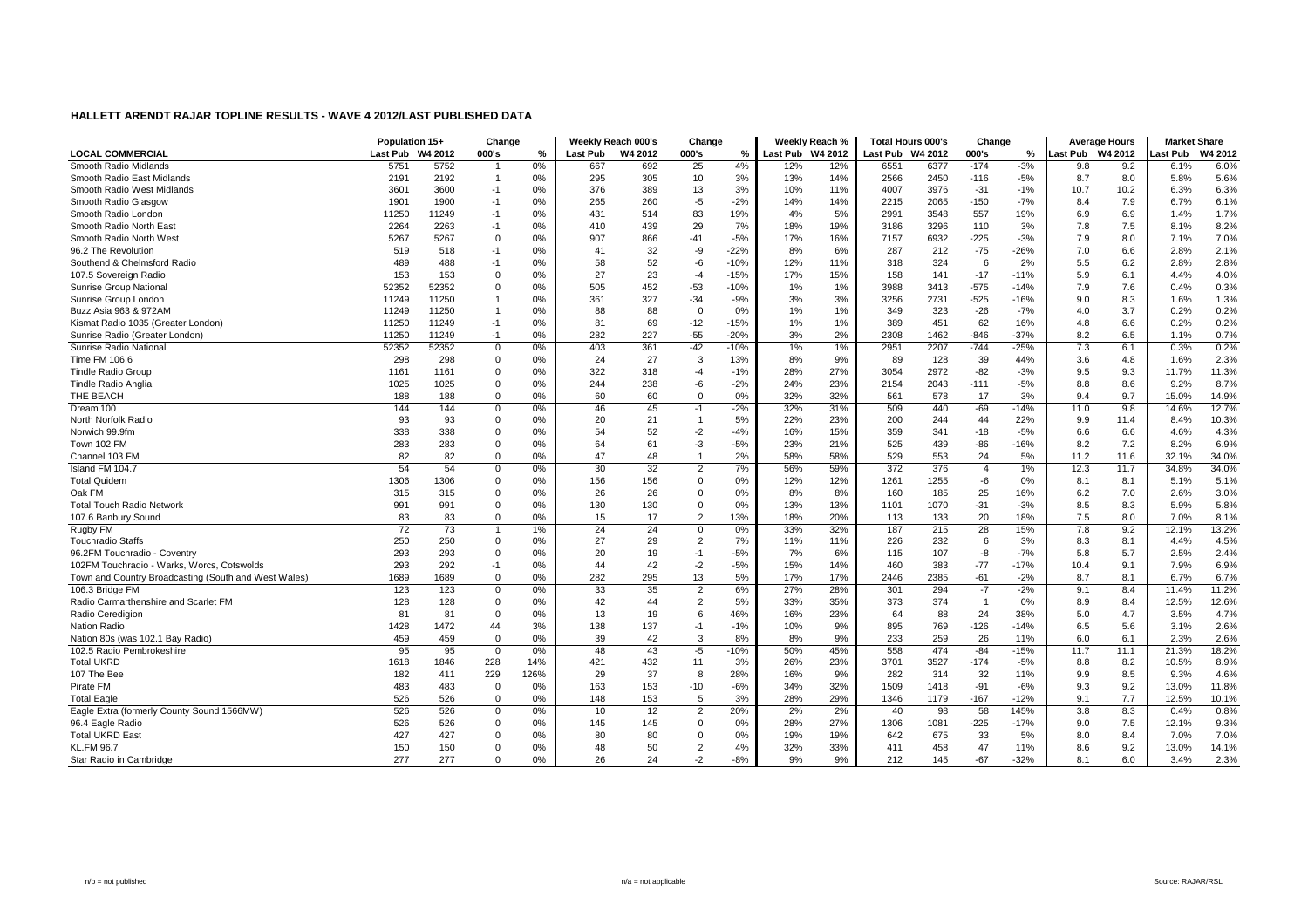|                                      | Population 15+ |         | Change |      |                 | Weekly Reach 000's | Change         |        |                  | Weekly Reach % |          | <b>Total Hours 000's</b> | Change |        |                  | <b>Average Hours</b> | <b>Market Share</b> |         |
|--------------------------------------|----------------|---------|--------|------|-----------------|--------------------|----------------|--------|------------------|----------------|----------|--------------------------|--------|--------|------------------|----------------------|---------------------|---------|
| <b>LOCAL COMMERCIAL</b>              | Last Pub       | W4 2012 | 000's  | %    | <b>Last Pub</b> | W4 2012            | 000's          |        | Last Pub W4 2012 |                | Last Pub | W4 2012                  | 000's  | %      | Last Pub W4 2012 |                      | <b>Last Pub</b>     | W4 2012 |
| UTV Radio (inc. talkSPORT)           | 52352          | 52352   | - 0    | 0%   | 4225            | 4318               | 93             | 2%     | 8%               | 8%             | 31561    | 31465                    | -96    | 0%     | 7.5              | 7.3                  | 3.1%                | 3.1%    |
| UTV Radio (excl. talkSPORT)          | 6169           | 6700    | 531    | 9%   | 1385            | 1413               | 28             | 2%     | 22%              | 21%            | 12116    | 12130                    | 14     | 0%     | 8.8              | 8.6                  | 10.0%               | 9.4%    |
| 107.6 Juice FM                       | 1033           | 1033    |        | 0%   | 221             | 248                | 27             | 12%    | 21%              | 24%            | 1692     | 1649                     | $-43$  | $-3%$  | 7.7              | 6.7                  | 7.4%                | 7.5%    |
| Peak 107 FM                          | 418            | 419     |        | 0%   | 99              | 94                 | -5             | $-5%$  | 24%              | 22%            | 865      | 753                      | $-112$ | $-13%$ | 8.8              | 8.0                  | 11.0%               | 9.1%    |
| The Pulse/Pulse 2                    | 866            | 866     |        | 0%   | 166             | 171                |                | 3%     | 19%              | 20%            | 1032     | 1071                     | 39     | 4%     | 6.2              | 6.3                  | 7.0%                | 7.3%    |
| The Pulse                            | 866            | 866     |        | 0%   | 143             | 150                |                | 5%     | 16%              | 17%            | 874      | 832                      | $-42$  | $-5%$  | 6.1              | 5.5                  | 6.0%                | 5.6%    |
| Pulse <sub>2</sub>                   | 866            | 866     |        | 0%   | 57              | 58                 |                | 2%     | 7%               | 7%             | 158      | 239                      | 81     | 51%    | 2.8              | 4.1                  | 1.1%                | 1.6%    |
| Signal 107 (was 107.7 The Wolf)      | 437            | 966     | 529    | 121% | 34              | 57                 | 23             | 68%    | 8%               | 6%             | 255      | 413                      | 158    | 62%    | 7.6              | 7.2                  | 2.9%                | 2.2%    |
| Signal One & Signal Two              | 774            | 775     |        | 0%   | 287             | 286                | $-1$           |        | 37%              | 37%            | 3726     | 3450                     | $-276$ | $-7%$  | 13.0             | 12.1                 | 22.4%               | 20.5%   |
| Signal One                           | 774            | 775     |        | 0%   | 258             | 254                | -4             | $-2%$  | 33%              | 33%            | 3025     | 2673                     | $-352$ | $-12%$ | 11.7             | 10.5                 | 18.2%               | 15.9%   |
| Signal Two                           | 774            | 775     |        | 0%   | 69              | 82                 | 13             | 19%    | 9%               | 11%            | 700      | 778                      | 78     | 11%    | 10.1             | 9.5                  | 4.2%                | 4.6%    |
| Total Swansea Sound/96.4 FM The Wave | 459            | 459     |        | 0%   | 168             | 160                | -8             | $-5%$  | 37%              | 35%            | 1587     | 1503                     | $-84$  | $-5%$  | 9.5              | 9.4                  | 15.3%               | 15.0%   |
| 96.4 FM The Wave                     | 459            | 459     |        | 0%   | 130             | 128                | $-2$           | $-2%$  | 28%              | 28%            | 1060     | 1055                     | -5     | 0%     | 8.1              | 8.2                  | 10.2%               | 10.6%   |
| Swansea Sound - 1170 MW              | 459            | 459     |        | 0%   | 58              | 51                 | $-7$           | $-12%$ | 13%              | 11%            | 527      | 448                      | $-79$  | $-15%$ | 9.1              | 8.7                  | 5.1%                | 4.5%    |
| U105                                 | 872            | 872     |        | 0%   | 198             | 200                | $\overline{2}$ | 1%     | 23%              | 23%            | 1942     | 2155                     | 213    | 11%    | 9.8              | 10.8                 | 11.8%               | 14.1%   |
| Radio Wave 96.5 FM                   | 236            | 237     |        | 0%   | 66              | 67                 |                | 2%     | 28%              | 28%            | 554      | 658                      | 104    | 19%    | 8.4              | 9.8                  | 12.4%               | 14.7%   |
| 102.4 Wish/107.2 Wire/107.4 Tower FM | 1120           | 1120    |        | 0%   | 166             | 162                |                | $-2%$  | 15%              | 14%            | 883      | 856                      | $-27$  | $-3%$  | 5.3              | 5.3                  | 4.4%                | 4.4%    |
| 107.4 Tower FM                       | 433            | 434     |        | 0%   | 56              | 49                 | $-7$           | $-13%$ | 13%              | 11%            | 378      | 342                      | $-36$  | $-10%$ | 6.7              | 7.0                  | 4.8%                | 4.3%    |
| 107.2 Wire FM                        | 278            | 279     |        | 0%   | 52              | 50                 | $-2$           | $-4%$  | 19%              | 18%            | 264      | 246                      | -18    | $-7%$  | 5.1              | 4.9                  | 5.2%                | 4.9%    |
| 102.4 Wish FM                        | 466            | 466     |        | 0%   | 59              | 63                 |                | 7%     | 13%              | 13%            | 241      | 268                      | 27     | 11%    | 4.1              | 4.3                  | 3.1%                | 3.6%    |
| Wave 102 FM                          | 156            | 156     |        | 0%   | 26              | 28                 |                |        | 17%              | 18%            | 171      | 253                      | 82     | 48%    | 6.6              | 9.1                  | 6.0%                | 7.9%    |
| Yorkshire Radio                      | 4553           | 4553    |        | 0%   | 100             | 113                | 13             | 13%    | 2%               | 2%             | 422      | 555                      | 133    | 32%    | 4.2              | 4.9                  | 0.5%                | 0.6%    |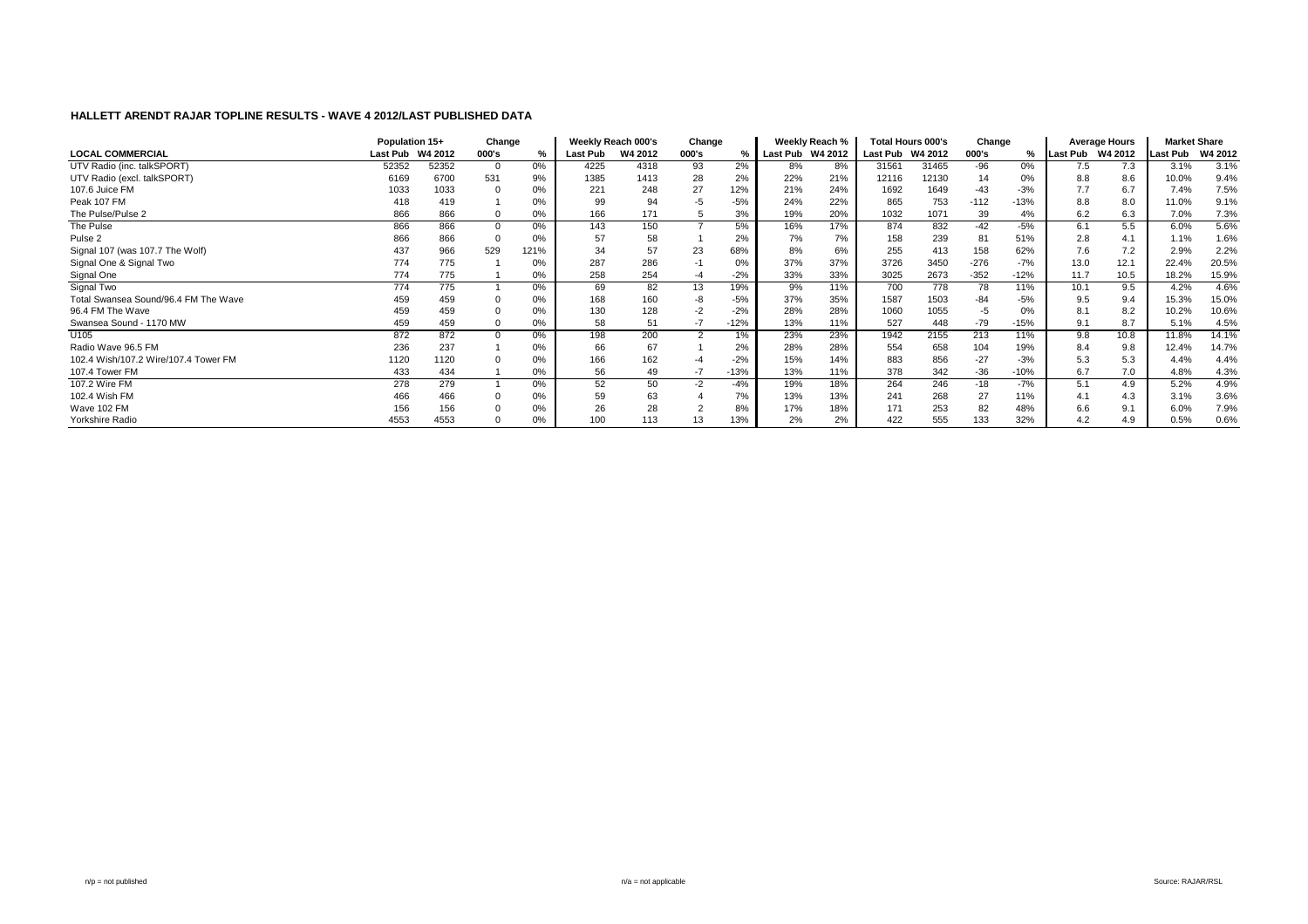|                                      | Population 15+   |       | Change      |       |          | Weekly Reach 000's | Change         |        |                  | Weekly Reach % | <b>Total Hours 000's</b> |       | Change         |        |                  | <b>Average Hours</b> | <b>Market Share</b> |         |
|--------------------------------------|------------------|-------|-------------|-------|----------|--------------------|----------------|--------|------------------|----------------|--------------------------|-------|----------------|--------|------------------|----------------------|---------------------|---------|
| <b>LOCAL COMMERCIAL</b>              | Last Pub W4 2012 |       | 000's       | $\%$  | Last Pub | W4 2012            | 000's          | %      | Last Pub W4 2012 |                | Last Pub W4 2012         |       | 000's          | ℅      | Last Pub W4 2012 |                      | ast Pub             | W4 2012 |
| <b>BBC Local Radio in England</b>    | 42296            | 42296 | $\mathbf 0$ | 0%    | 6726     | 6935               | 209            | 3%     | 16%              | 16%            | 60702                    | 63137 | 2435           | 4%     | 9.0              | 9.1                  | 7.4%                | 7.5%    |
| <b>BBC Radio Berkshire</b>           | 824              | 824   | 0           | 0%    | 125      | 135                | 10             | 8%     | 15%              | 16%            | 740                      | 869   | 129            | 17%    | 5.9              | 6.4                  | 5.0%                | 6.1%    |
| <b>BBC Radio Bristol</b>             | 925              | 925   | $\Omega$    | 0%    | 141      | 150                | 9              | 6%     | 15%              | 16%            | 1178                     | 1294  | 116            | 10%    | 8.3              | 8.7                  | 6.4%                | 6.8%    |
| <b>BBC Radio Cambridgeshire</b>      | 724              | 723   | $-1$        | 0%    | 108      | 116                | 8              | 7%     | 15%              | 16%            | 1206                     | 1035  | $-171$         | $-14%$ | 11.1             | 8.9                  | 8.0%                | 6.8%    |
| <b>BBC Radio Cornwall</b>            | 459              | 458   | $-1$        | 0%    | 154      | 152                | $-2$           | $-1%$  | 34%              | 33%            | 1903                     | 1864  | $-39$          | $-2%$  | 12.4             | 12.2                 | 16.3%               | 16.1%   |
| <b>BBC Coventry and Warwickshire</b> | 676              | 676   | $\Omega$    | 0%    | 86       | 73                 | $-13$          | $-15%$ | 13%              | 11%            | 648                      | 670   | 22             | 3%     | 7.6              | 9.1                  | 5.4%                | 6.1%    |
| <b>BBC Radio Cumbria</b>             | 404              | 405   |             | 0%    | 100      | 107                | $\overline{7}$ | 7%     | 25%              | 26%            | 925                      | 838   | $-87$          | $-9%$  | 9.3              | 7.8                  | 13.2%               | 11.8%   |
| <b>BBC Radio Derby</b>               | 641              | 642   |             | 0%    | 155      | 147                | -8             | $-5%$  | 24%              | 23%            | 1473                     | 1175  | $-298$         | $-20%$ | 9.5              | 8.0                  | 11.0%               | 8.5%    |
| <b>BBC Radio Devon</b>               | 980              | 980   | 0           | 0%    | 203      | 225                | 22             | 11%    | 21%              | 23%            | 1926                     | 2106  | 180            | 9%     | 9.5              | 9.3                  | 8.9%                | 10.0%   |
| <b>BBC Essex</b>                     | 1305             | 1305  | $\Omega$    | 0%    | 250      | 247                | $-3$           | $-1%$  | 19%              | 19%            | 2850                     | 2899  | 49             | 2%     | 11.4             | 11.7                 | 9.8%                | 9.7%    |
| <b>BBC Radio Gloucestershire</b>     | 492              | 492   | $\Omega$    | 0%    | 114      | 112                | $-2$           | $-2%$  | 23%              | 23%            | 1127                     | 1258  | 131            | 12%    | 9.9              | 11.2                 | 10.0%               | 11.1%   |
| <b>BBC Hereford &amp; Worcester</b>  | 493              | 493   | $\Omega$    | 0%    | 98       | 94                 | $-4$           | $-4%$  | 20%              | 19%            | 834                      | 874   | 40             | 5%     | 8.5              | 9.3                  | 8.6%                | 9.3%    |
| <b>BBC Radio Humberside</b>          | 776              | 776   | 0           | 0%    | 238      | 237                | $-1$           | 0%     | 31%              | 30%            | 1885                     | 1892  | $\overline{7}$ | 0%     | 7.9              | 8.0                  | 12.9%               | 13.6%   |
| <b>BBC Radio Kent</b>                | 1410             | 1410  | $\Omega$    | 0%    | 266      | 271                | 5              | 2%     | 19%              | 19%            | 2702                     | 2900  | 198            | 7%     | 10.2             | 10.7                 | 7.6%                | 8.3%    |
| <b>BBC Radio Lancashire</b>          | 1173             | 1174  |             | 0%    | 202      | 203                |                | 0%     | 17%              | 17%            | 1642                     | 1759  | 117            | 7%     | 8.1              | 8.7                  | 8.1%                | 8.4%    |
| <b>BBC Radio Leeds</b>               | 1671             | 1670  | -1          | 0%    | 209      | 205                | $-4$           | $-2%$  | 13%              | 12%            | 1429                     | 1259  | $-170$         | $-12%$ | 6.8              | 6.1                  | 4.7%                | 4.2%    |
| <b>BBC Radio Leicester</b>           | 817              | 816   | $-1$        | 0%    | 181      | 172                | -9             | $-5%$  | 22%              | 21%            | 1358                     | 1337  | $-21$          | $-2%$  | 7.5              | 7.8                  | 8.4%                | 8.3%    |
| <b>BBC Radio Lincolnshire</b>        | 539              | 539   | $\Omega$    | 0%    | 117      | 104                | $-13$          | $-11%$ | 22%              | 19%            | 1644                     | 1568  | $-76$          | $-5%$  | 14.0             | 15.1                 | 13.2%               | 12.9%   |
| BBC London 94.9                      | 11250            | 11249 | $-1$        | 0%    | 374      | 424                | 50             | 13%    | 3%               | 4%             | 2354                     | 2110  | $-244$         | $-10%$ | 6.3              | 5.0                  | 1.1%                | 1.0%    |
| <b>BBC Radio Manchester</b>          | 2169             | 2169  | $\Omega$    | 0%    | 231      | 208                | $-23$          | $-10%$ | 11%              | 10%            | 1701                     | 1265  | $-436$         | $-26%$ | 7.3              | 6.1                  | 4.3%                | 3.2%    |
| <b>BBC Radio Merseyside</b>          | 1624             | 1624  | $\mathbf 0$ | $0\%$ | 322      | 323                | $\overline{1}$ | 0%     | 20%              | 20%            | 4798                     | 4228  | $-570$         | $-12%$ | 14.9             | 13.1                 | 14.3%               | 13.0%   |
| <b>BBC Radio Newcastle</b>           | 1454             | 1453  | $-1$        | 0%    | 308      | 335                | 27             | 9%     | 21%              | 23%            | 2716                     | 2772  | 56             | 2%     | 8.8              | 8.3                  | 11.0%               | 10.7%   |
| <b>BBC Radio Norfolk</b>             | 780              | 780   | $\Omega$    | 0%    | 172      | 191                | 19             | 11%    | 22%              | 25%            | 2082                     | 2265  | 183            | 9%     | 12.1             | 11.8                 | 12.1%               | 12.7%   |
| <b>BBC Radio Northampton</b>         | 482              | 481   | $-1$        | 0%    | 100      | 105                | 5              | 5%     | 21%              | 22%            | 1210                     | 1195  | $-15$          | $-1%$  | 12.1             | 11.3                 | 12.3%               | 12.5%   |
| <b>BBC Radio Nottingham</b>          | 804              | 804   | $\Omega$    | 0%    | 187      | 181                | -6             | $-3%$  | 23%              | 22%            | 2065                     | 1949  | $-116$         | $-6%$  | 11.0             | 10.8                 | 12.4%               | 12.3%   |
| BBC Oxford 95.2FM                    | 520              | 520   | $\Omega$    | 0%    | 62       | 81                 | 19             | 31%    | 12%              | 16%            | 668                      | 984   | 316            | 47%    | 10.8             | 12.1                 | 6.5%                | 9.5%    |
| <b>BBC Radio Sheffield</b>           | 1284             | 1284  | $\Omega$    | 0%    | 255      | 249                | -6             | $-2%$  | 20%              | 19%            | 1740                     | 1826  | 86             | 5%     | 6.8              | 7.3                  | 7.1%                | 7.1%    |
| <b>BBC Radio Shropshire</b>          | 379              | 379   | $\Omega$    | 0%    | 103      | 110                | $\overline{7}$ | 7%     | 27%              | 29%            | 972                      | 1156  | 184            | 19%    | 9.4              | 10.5                 | 12.4%               | 14.5%   |
| <b>Total BBC Radio Solent</b>        | 1738             | 1738  | $\Omega$    | 0%    | 312      | 285                | $-27$          | $-9%$  | 18%              | 16%            | 3188                     | 2818  | $-370$         | $-12%$ | 10.2             | 9.9                  | 8.3%                | 7.3%    |
| <b>BBC Somerset</b>                  | 437              | 438   |             | 0%    | 66       | 68                 | $\overline{2}$ | 3%     | 15%              | 16%            | 576                      | 625   | 49             | 9%     | 8.7              | 9.2                  | 6.2%                | 6.3%    |
| <b>BBC Radio Stoke</b>               | 599              | 599   | $\Omega$    | 0%    | 156      | 141                | $-15$          | $-10%$ | 26%              | 24%            | 1682                     | 1385  | $-297$         | $-18%$ | 10.8             | 9.8                  | 13.0%               | 10.8%   |
| <b>BBC Radio Suffolk</b>             | 539              | 538   | $-1$        | 0%    | 115      | 124                | 9              | 8%     | 21%              | 23%            | 1144                     | 1391  | 247            | 22%    | 10.0             | 11.2                 | 9.7%                | 11.5%   |
| BBC Sussex and BBC Surrey            | 2502             | 2502  | $\Omega$    | 0%    | 241      | 251                | 10             | 4%     | 10%              | 10%            | 2442                     | 2061  | $-381$         | $-16%$ | 10.2             | 8.2                  | 4.5%                | 3.6%    |
| <b>BBC Radio Tees</b>                | 791              | 791   | 0           | 0%    | 106      | 115                | 9              | 8%     | 13%              | 15%            | 651                      | 855   | 204            | 31%    | 6.2              | 7.4                  | 4.5%                | 6.3%    |
| <b>BBC Three Counties Radio</b>      | 1313             | 1313  | $\Omega$    | 0%    | 146      | 143                | $-3$           | $-2%$  | 11%              | 11%            | 1135                     | 977   | $-158$         | $-14%$ | 7.8              | 6.8                  | 4.4%                | 3.7%    |
| BBC WM (Birmingham & Black Country)  | 2280             | 2280  | $\mathbf 0$ | 0%    | 214      | 220                | 6              | 3%     | 9%               | 10%            | 1939                     | 2035  | 96             | 5%     | 9.1              | 9.2                  | 4.9%                | 5.2%    |
| <b>BBC Radio Wiltshire/Swindon</b>   | 553              | 553   | $\Omega$    | 0%    | 83       | 97                 | 14             | 17%    | 15%              | 17%            | 444                      | 706   | 262            | 59%    | 5.3              | 7.3                  | 3.8%                | 6.1%    |
| <b>BBC Radio York</b>                | 538              | 537   | $-1$        | 0%    | 94       | 93                 | $-1$           | $-1%$  | 18%              | 17%            | 661                      | 698   | 37             | 6%     | 7.0              | 7.5                  | 5.8%                | 6.3%    |
| <b>BBC Radio Guernsey</b>            | 54               | 54    |             | 0%    | 23       | 22                 | $-1$           | $-4%$  | 43%              | 41%            | 265                      | 259   | -6             | $-2%$  | 11.5             | 11.7                 | 24.8%               | 23.4%   |
| <b>BBC Radio Jersey</b>              | 82               | 82    | $\Omega$    | 0%    | 27       | 28                 |                | 4%     | 33%              | 34%            | 302                      | 300   | $-2$           | $-1%$  | 11.0             | 10.9                 | 18.3%               | 18.4%   |